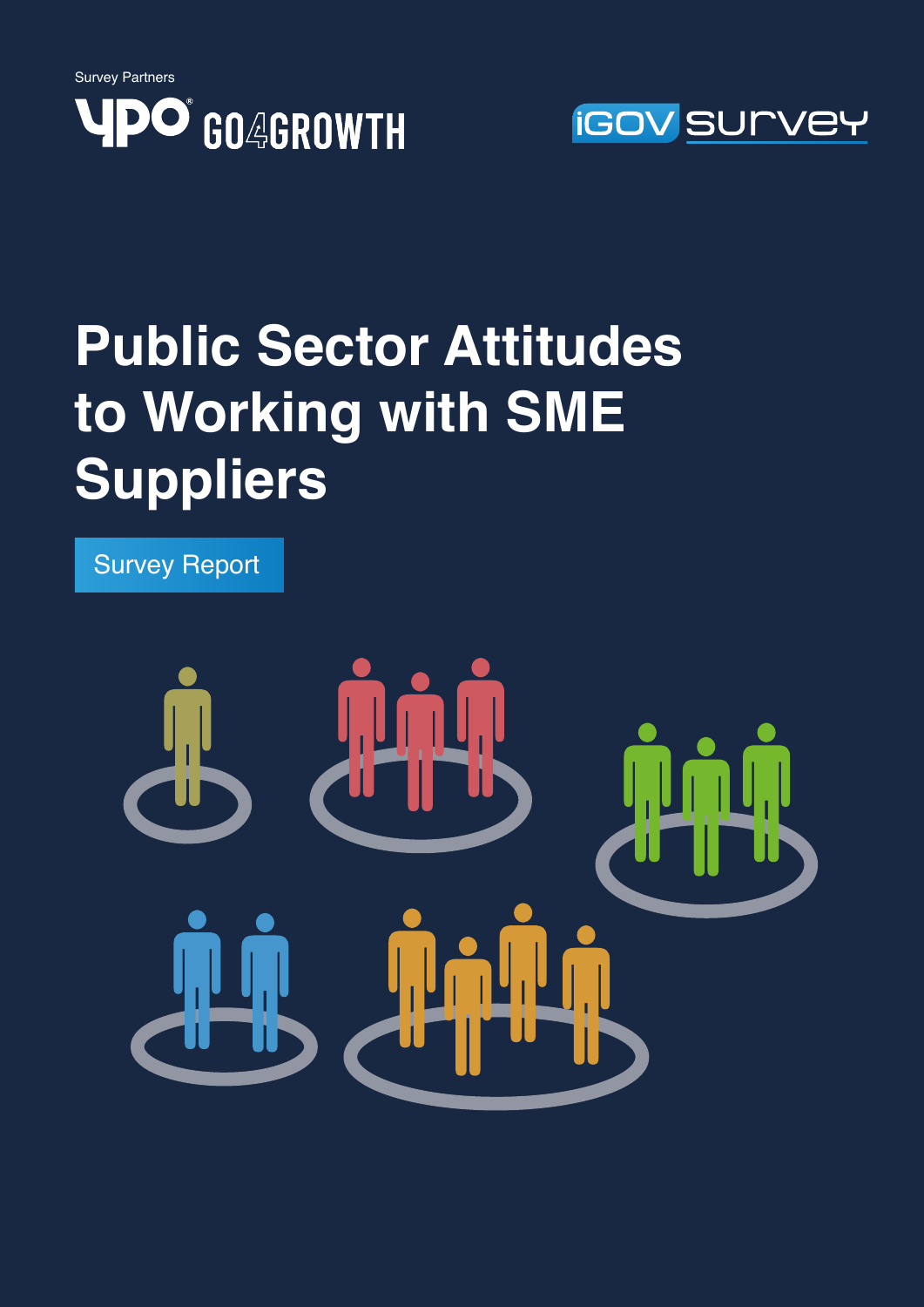# **Acknowledgements**

The survey team at iGov Survey would like to take the opportunity to thank all those who were kind enough to take part – and especially those who found the time to offer additional insight through their extra comments. We would also like to thank our partners, YPO and Go4Growth, for their assistance in compiling the survey questions, scrutinising the responses and analysing the results.

Public Sector Attitudes to Working with SME Suppliers is © copyright unless explicitly stated otherwise. All rights, including those in copyright in the content of this publication, are owned by or controlled for these purposes by iGov Survey.

Except as otherwise expressly permitted under copyright

law or iGov Survey's Terms of Use, the content of this publication may not be copied, produced, republished, downloaded, posted, broadcast or transmitted in any way without first obtaining iGov Survey's written permission, or that of the copyright owner.

#### **To contact the iGov Survey team:**

Email: enquiries@igovsurvey.com Tel: 0845 094 8567 Address: FAO iGov Survey, Pacific House, Pacific Way, Digital Park, Salford Quays, M50 1DR

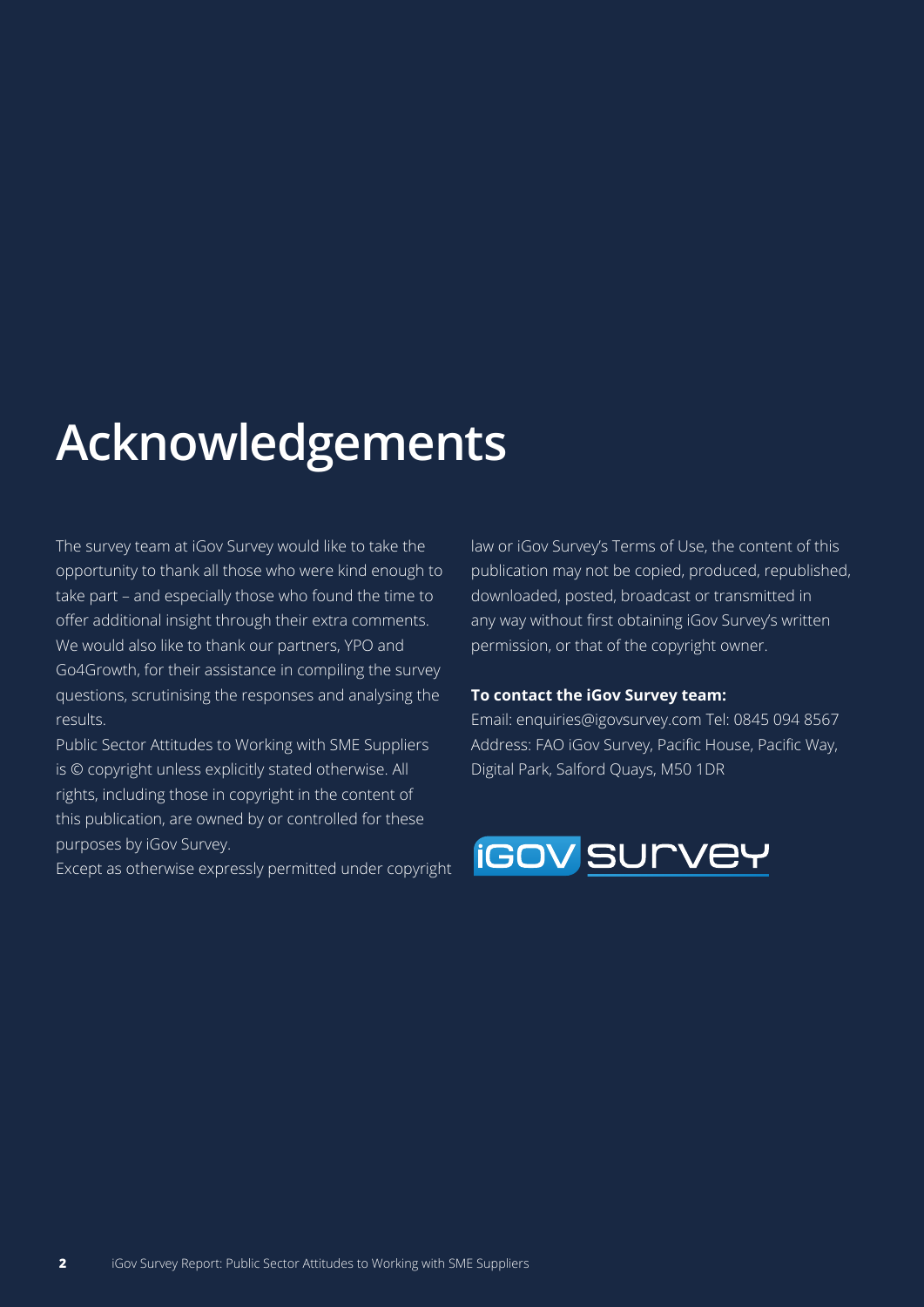# **Contents**

| Introduction                             | 4  |
|------------------------------------------|----|
| About Our Survey Partners                | 4  |
| Methodologies and Respondents' Breakdown | 5  |
| Key Findings                             | 6  |
| Conclusion                               | 16 |
| Appendix 1: Survey Questions             | 18 |
| Appendix 2: Participating Organisations  | 26 |

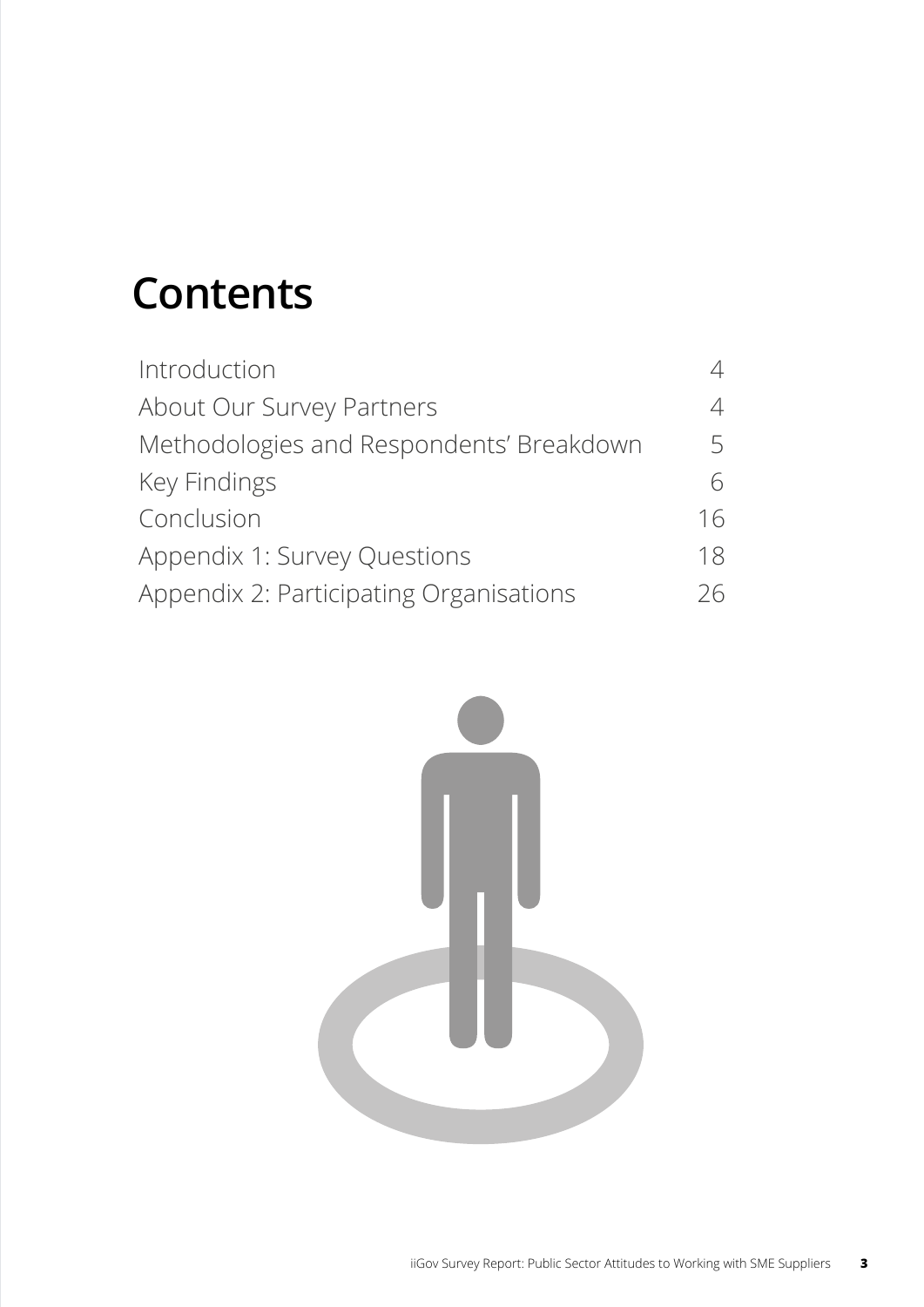# **Introduction**

As part of the 'Transforming Public Procurement' Green Paper, first published in December 2020, the Government outlined its ambitions to "speed up and simplify our procurement processes, place value for money at their heart, and unleash opportunities for small businesses, charities and social enterprises to innovate in public service delivery".

Having deemed the regimes for awarding public contracts "too restrictive with too much red tape for buyers and suppliers alike", the Cabinet Office acknowledged the need for a more progressive, modern procurement process – one open to all organisations, irrespective of size.

However, while the proposed reforms are wellintentioned, iGov Survey recently sought to understand the public sector's perception of working with small and medium-sized enterprises (SMEs). Specifically, we wanted to identify the benefits SMEs bring to the table,

the issues preventing organisations from spending more with SMEs, and the ways in which the public sector is engaging them in the procurement process.

Traditionally, SMEs and voluntary organisations, community groups and social enterprises (VCSEs) are often said to have fewer resources than larger businesses, somewhat hindering their ability to engage in a competitive tendering process. Do public sector organisations still feel this is the case and, if so, what's the way forward?

To answer these questions, iGov Survey has partnered with the public procurement specialists at YPO and Go4Growth – a support service tailored to SMEs and VCSEs. Together, we've identified four of the most significant trends around SME engagement and public procurement. With social and economic upheaval set to continue, understanding these trends is a matter of critical importance to buyers and suppliers alike.

### **About Our Survey Partners**

YPO specialise in public procurement. With the public sector under immense pressure, police forces, local authorities, fire and rescue services, health and higher education providers are delivering essential services with fewer resources and reduced budgets. In response, YPO helps those organisations to buy efficiently, ensuring value for money and freeing up much-needed time and resources.

The Go4Growth Programme is a fully funded service for SMEs and VCSEs. In addition to helping suppliers win business with the public sector, the Go4Growth Programme partners with public sector organisations to fulfil the ethical, social and financial requirements of procurement.

# **GO4GROWTH**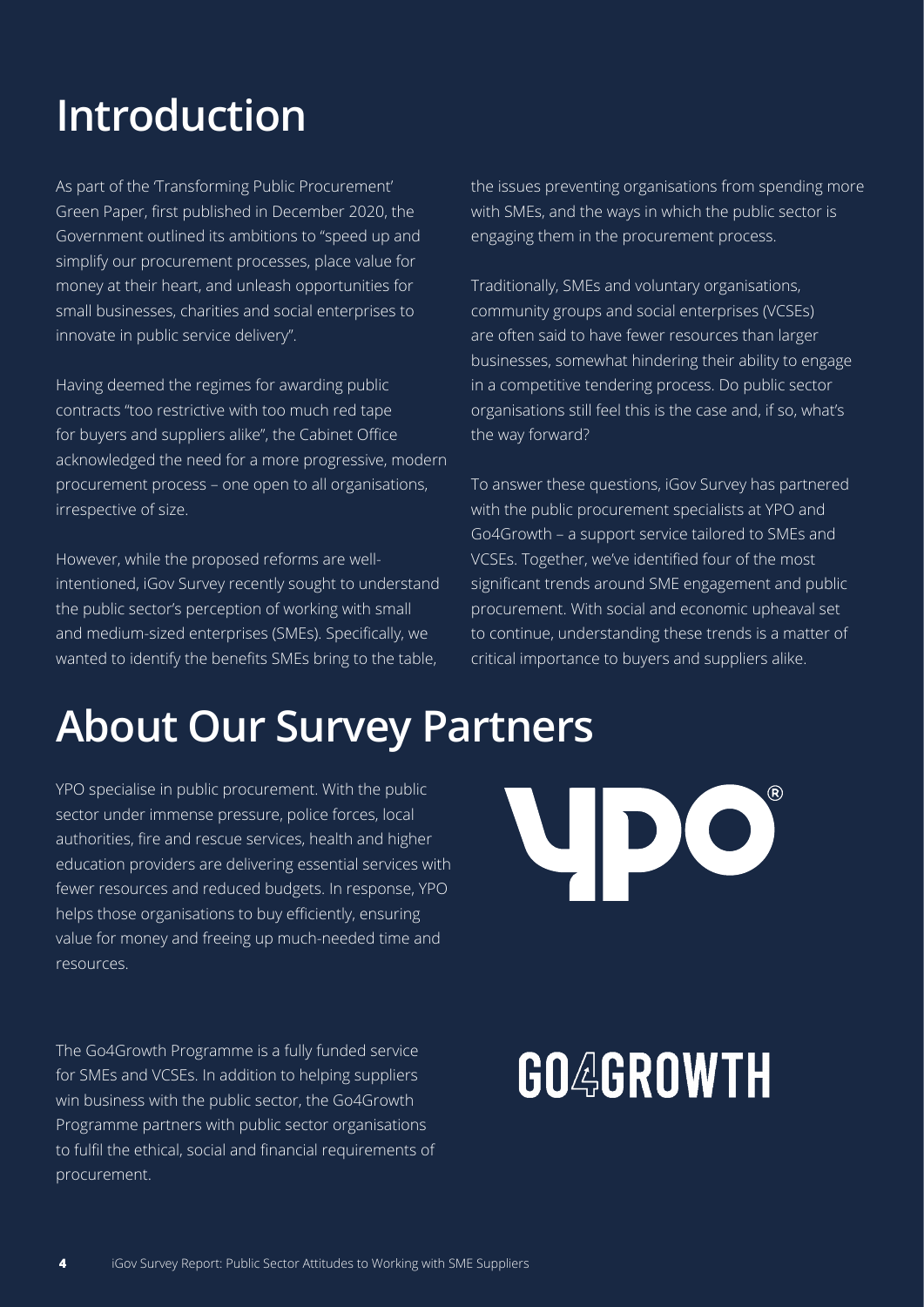# **Methodologies and Respondents' Breakdown**

#### **Methodology Overview**

The survey was conducted by iGov Survey in partnership with YPO and Go4Growth. The project ran from Friday 1st October 2021 to Friday 19th November 2021.

144 individuals from 127 unique organisations participated in the survey, representing job roles across the public sector.

#### **Respondents' Breakdown**

Local Government accounted for 88 of the 144 responses (61%), followed by Central Government with 17 responses, Higher Education with 16 responses, and Housing Associations 12 with responses. Our findings are therefore likely to be most reflective of the Local Government landscape.

*Delving deeper, responses from each sector were completed by individuals in the following job roles:*

**Local Government:** Of the 88 responses, the majority (32) came from those within procurement, finance, economic development and commissioning roles. Additionally, councillors accounted for 13 responses, with the remainder comprising a mix of roles, including one chief executive. This perhaps explains why responses from Local Government participants are so varied.

**Central Government:** Of the 17 responses, only one was from a chief executive. Given that the remaining respondents held procurement, finance and commercial roles during the consultation period, we can assume that their responses are based on 'on the ground' experiences.

**Higher Education:** In total, 9 of the 16 responses came from those within procurement and finance roles. **Housing Associations:** While these respondents are slightly more diverse, 5 of the 12 participants occupy procurement and finance roles.

All survey participants have received a complimentary copy of the key findings report. There was no inducement to take part in the survey, and neither YPO nor Go4Growth were introduced as a survey partner.

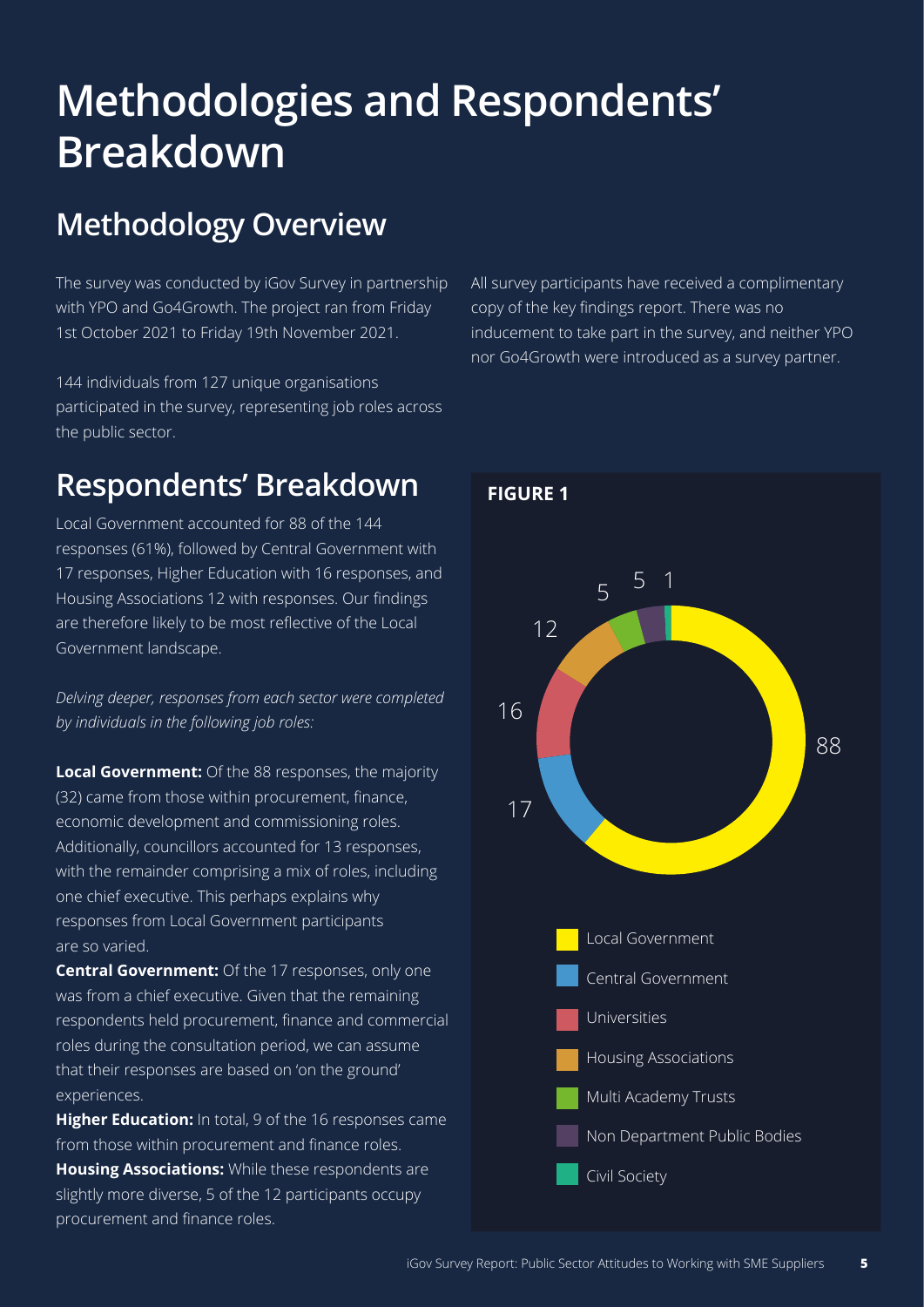# **Key Findings**

#### **Unlocking the SME opportunity is critical**

With attitudes to SME engagement a core concern, we asked participants about the roadmap outlined in the Government's 'Small and medium-sized enterprises action plan'. In total, 79% of survey participants believed the Government's pledge to increase spend with SMEs to 33% directly and as part of the supply chain was achievable. However, of that 79%, only 35% felt the pledge could be achieved within the agreed timescales.

**FIGURE 2: In FY2019/20, the total central government spend with small and mediumsized enterprises (SMEs) was 26.7%. Do you believe that the government's pledge to increase its spend with SMEs to 33% by 2022 is achievable?**



Interestingly, the majority of those who felt the deadline could be met occupy Central Government and Higher Education positions, suggesting higher levels of optimism in these sectors.

Additionally, the overwhelming majority (79%) support the Government's pledge, albeit to varying degrees of

uptake. This is indicative of public sector attitudes more broadly, and demonstrates that - while there's still work to be done - the outlook for SME adoption is generally positive.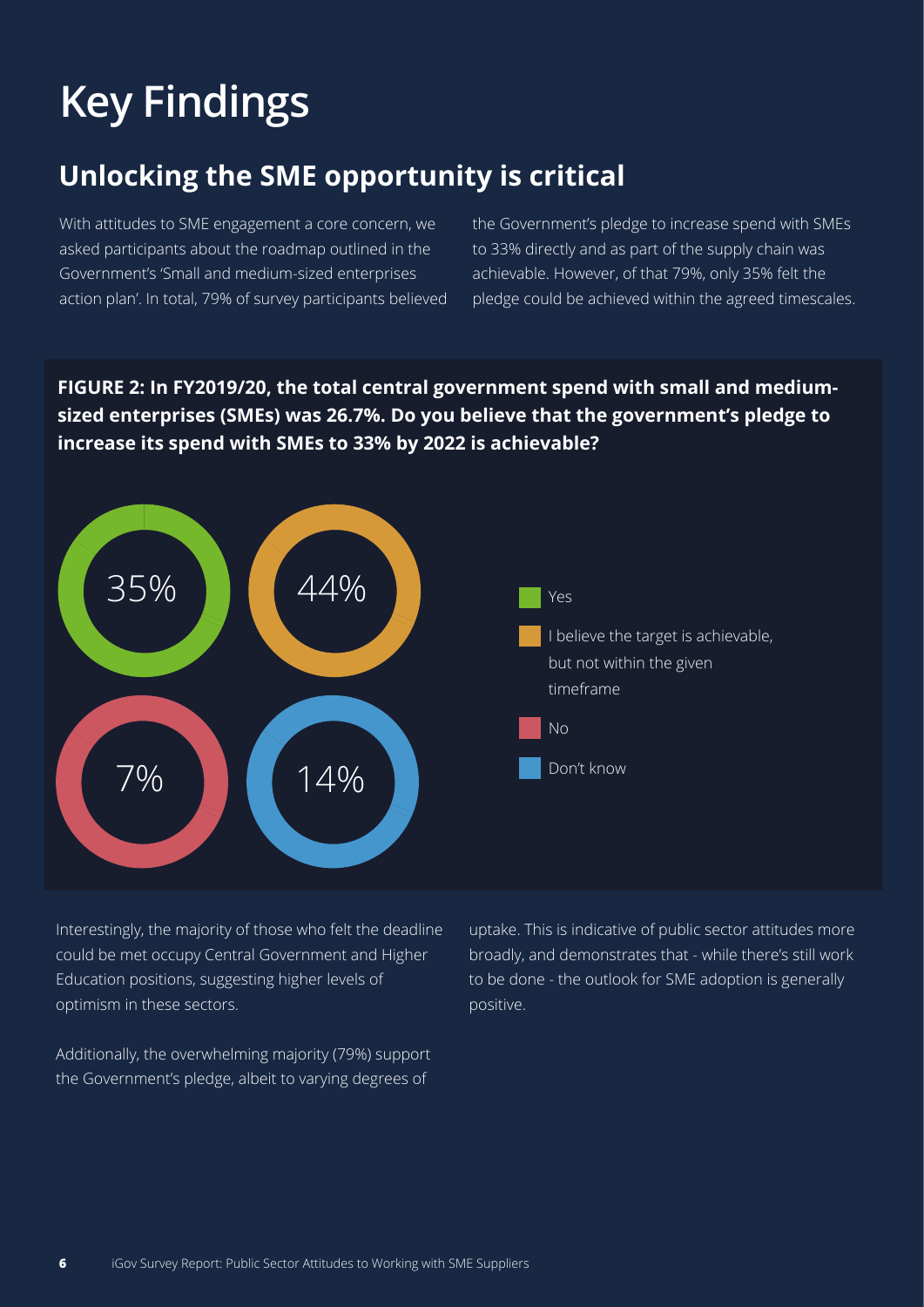#### **FIGURE 3: With regards to the pledge to secure more government spend with SMEs, which of the following statements best represents your organisation?**



Supporting this, 42% said their organisation had a strategy in place to embrace working with SMEs, while a further 25% are looking to implement a strategy in the near future.

Closer inspection of Local Government responses paints a slightly different picture, perhaps owing to a wider mix of respondents in the sector. Factoring in participant job titles, awareness for the pledge is arguably less well known amongst those who do not work directly in commissioning or procurement-related roles.

However, when asked about the main drivers for pursuing work with more SMEs, the vast majority of respondents (83%) identified 'supporting local economic recovery', with 'being open and accessible as a public sector organisation' (62%) and 'creating diverse supply bases' (55%) also coming out on top. It's an indication that public sector professionals understand the social and economic responsibility of their organisations, and the need for robust supply chains – priorities outlined as part of the 'Transforming Public Procurement' Green Paper.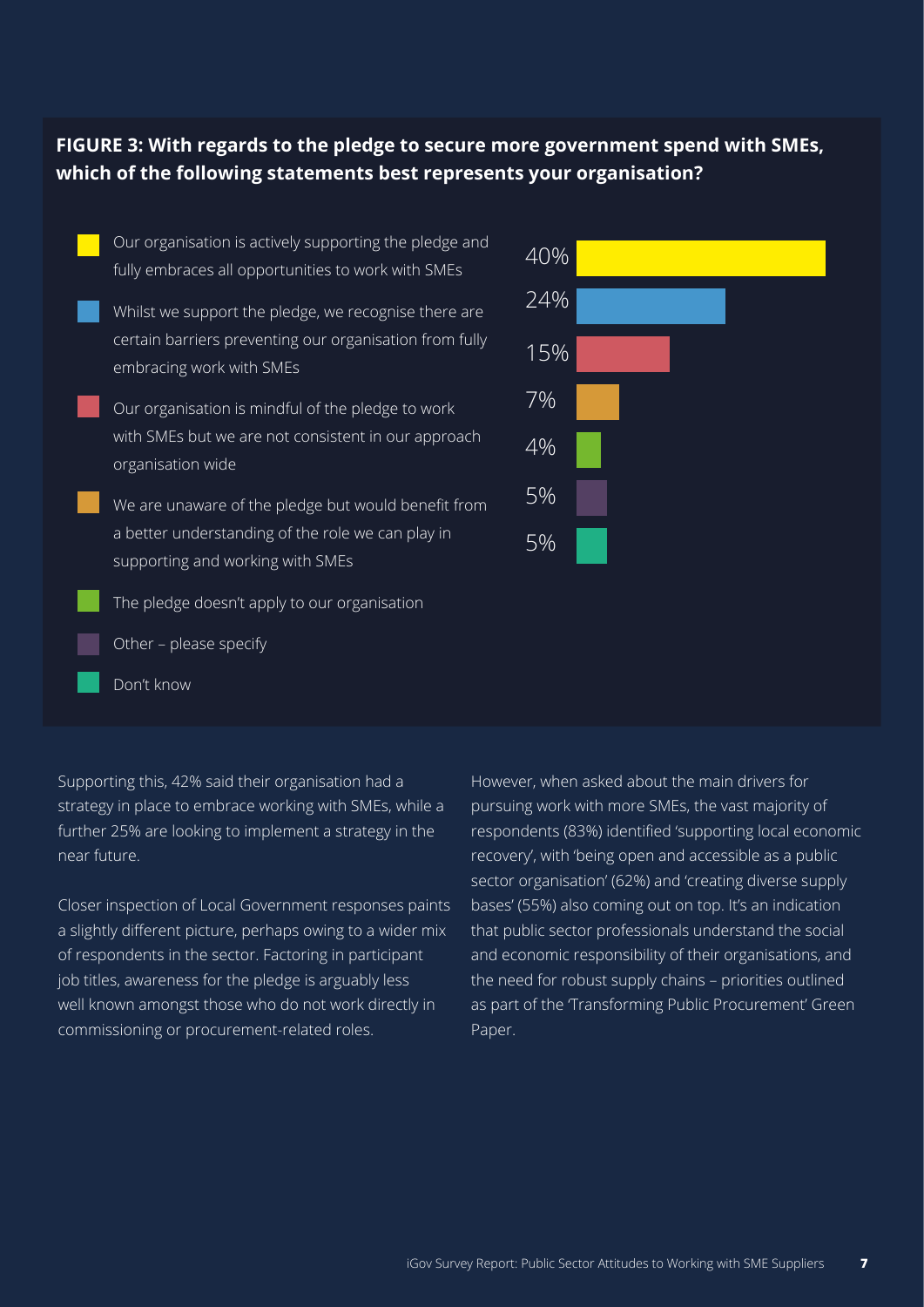#### **Barriers to SME adoption persist**

However, despite these encouraging trends, SME adoption is not without its challenges. When asked about potential barriers to SME adoption, 64% cited 'bid/competition capability', while 42% expressed concern over the ability of SMEs to scale service delivery appropriately.

#### **FIGURE 4: In your opinion, is your organisation experiencing any barriers to working with SMEs?**



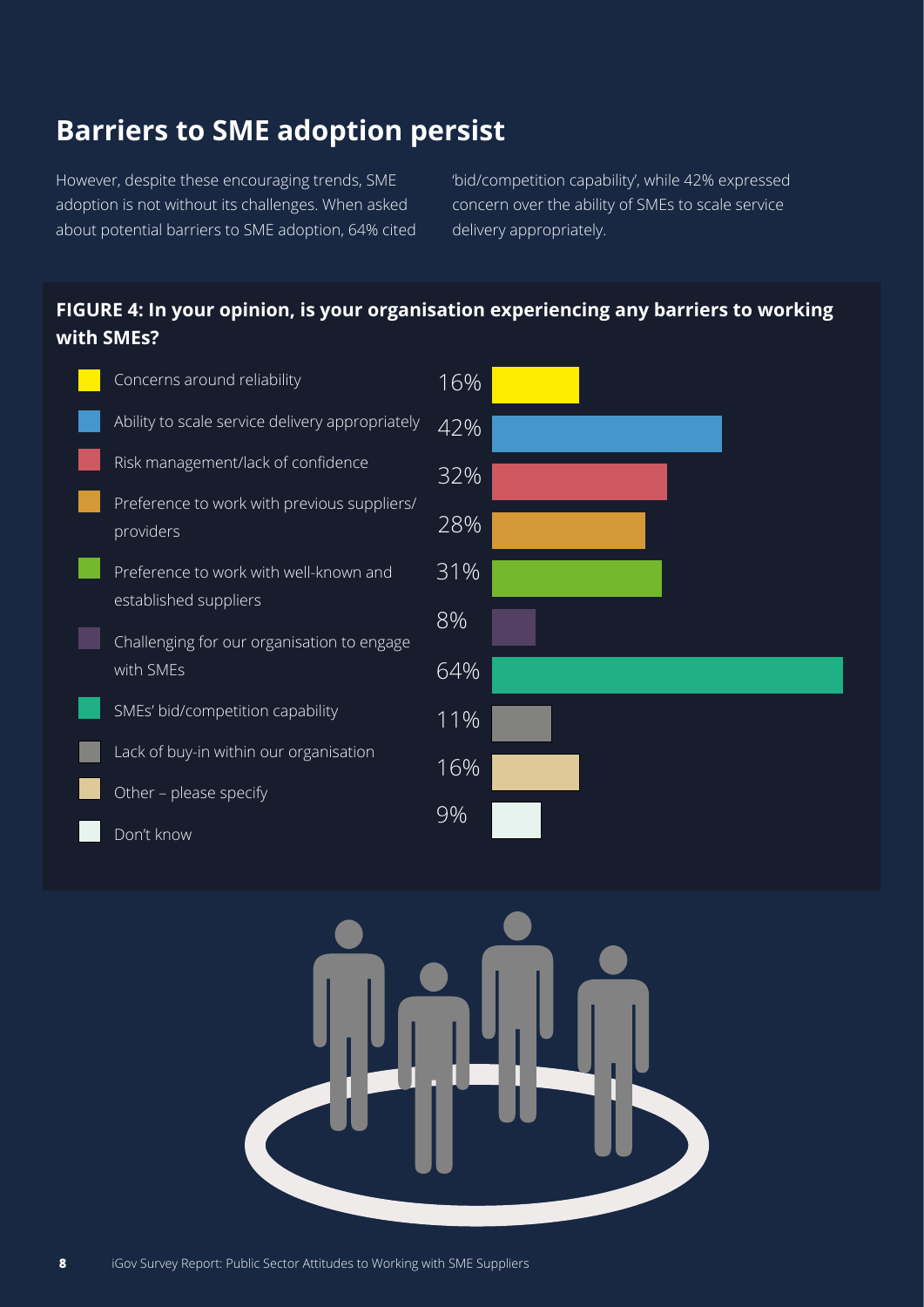The subject of bid/competition capability was particularly significant for Local Government respondents. In total, 43 of the 88 participants stated that they found this to be a barrier. While this result came from a mix of the respondents, over 50% currently sit within procurement, finance and/or commissioning roles. It remains to be seen whether this is just their perception, or if those responses are based on their own, first-hand experiences.

Additionally, on the ability to scale service delivery, 29 Local Government respondents said they found this to be a barrier, with only six in Central Government stating the same. This suggests that, while scalability features prominently on the overall list of concerns, it may not be high on the wider agenda. Again, it should be noted that these responses came largely from those in procurement and finance roles.

#### **FIGURE 5: Out of your overall procurement spend, approximately what percentage do you believe your organisation is currently spending with SMEs?**



Finally, when asked about overall procurement spend, 46% said SMEs accounted for 50% or less. Of that 46%, the majority (28%) estimated the number of SMEs to be below 25%. And while no one thought their organisation wasn't spending with SMEs, 30% admitted they didn't know the volume of contracts smaller enterprises received.

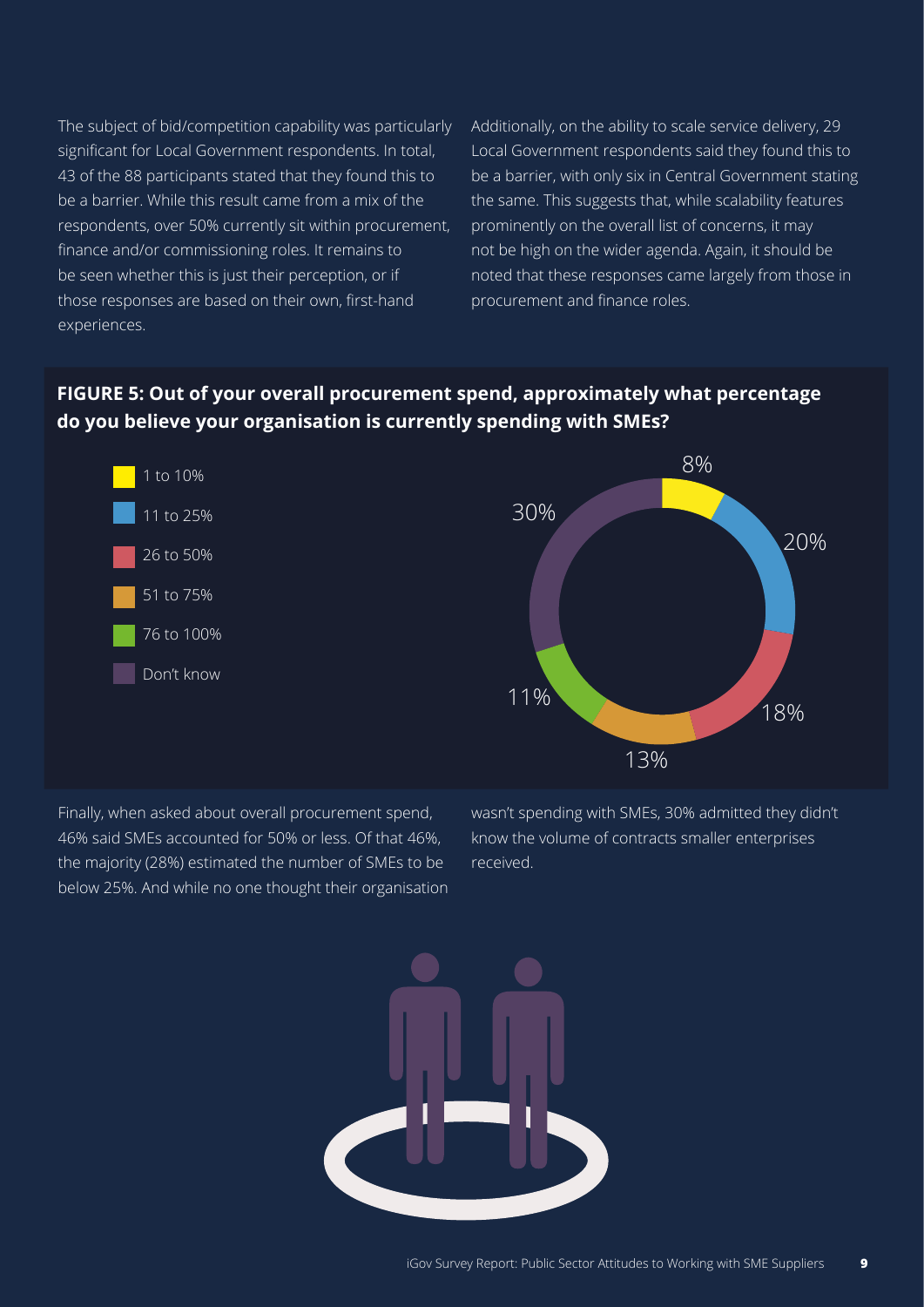#### **An uncertain year ahead for procurement?**

According to our survey participants, 71% said sustainability and the green agenda would have the greatest impact on their organisation's procurement strategy over the next twelve months, with new procurement regulations (63%), the impact of the

pandemic (58%) and economic uncertainty post-Brexit (56%) close behind. Unsurprisingly, the outlook is uncertain for public procurement in the months ahead with many issues influencing public procurement strategies and priorities.

#### **FIGURE 6: Which of the following external factors do you believe will have the greatest impact on your organisation's procurement strategy over the next twelve months?**



*\* This survey was conducted before the outbreak of Ukraine crisis.*

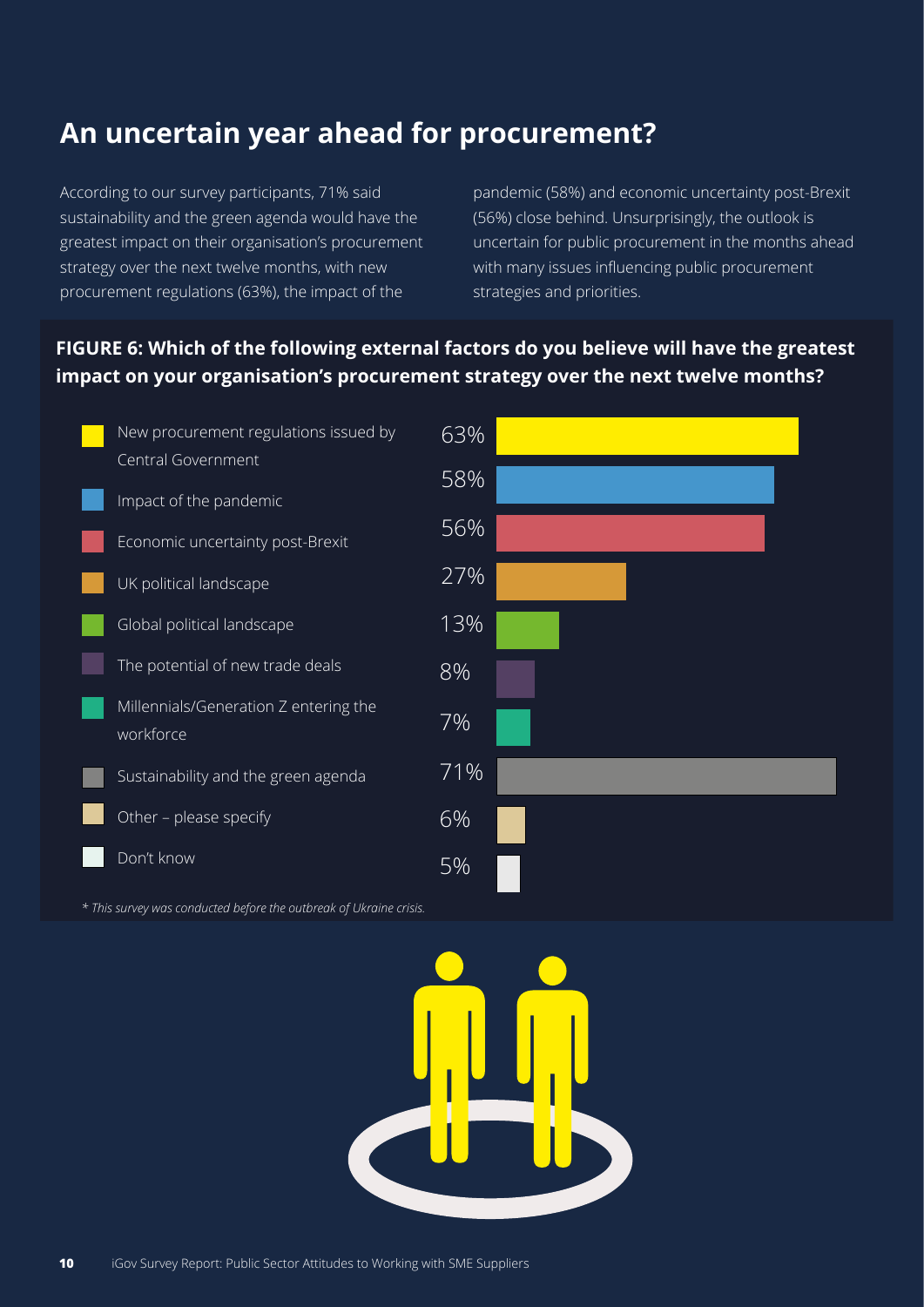There were surprises too, most notably the prominence of 'sustainability and the green agenda'. This was perhaps driven by potential procurement reforms which prioritise sustainability as part of the social value agenda, and the Government's push for Net Zero following the much-publicised 2021 United Nations Climate Change Conference (COP26).

Less surprising were the twin impacts of Brexit and the global coronavirus pandemic, both of which continue

to cause considerable disruption throughout the UK supply chain. Similarly, given that the Government published its response to the Transforming Public Procurement' Green Paper consultation in December 2021, procurement reform is certain to be a focus in the coming years. The changes, which are currently under consideration, are set to have a considerable impact on how the public sector procures – particularly from an SME standpoint.

#### **FIGURE 7: In your opinion, which of the following best represents your organisation's current procurement approach?**



However, when asked about current procurement approaches, the outlook was more positive. In total, 66% said they had a designated procurement services team in place for developing strategy and promoting good practice. This suggests that public sector organisations

have a vested interest in improving the procurement process. There's still work to be done, however, with 27% lacking a consistent approach or reliant on 'ad hoc' methods.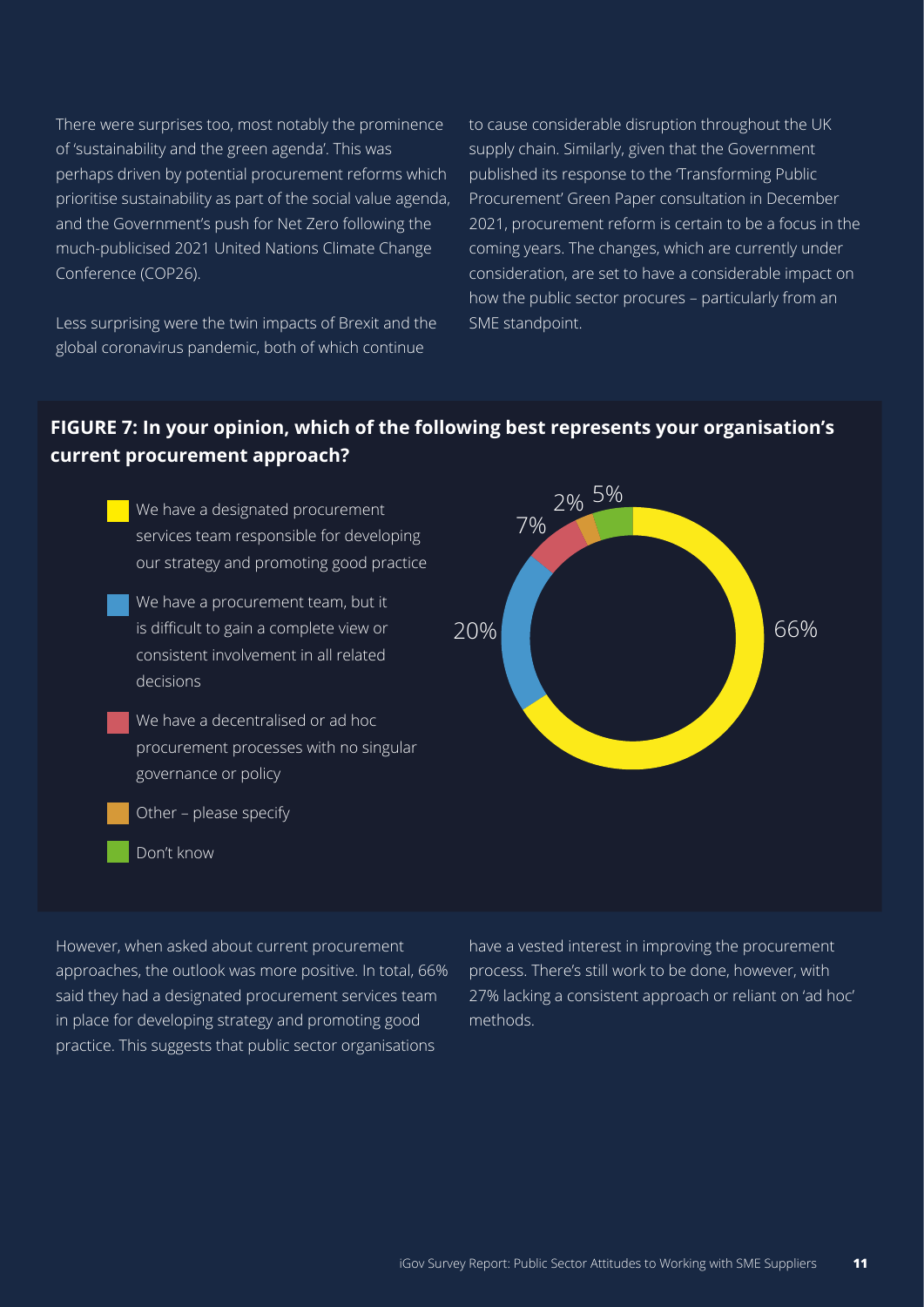#### **FIGURE 8: At what stage does procurement become involved when your organisation procures new services?**



Finally, according to our survey participants, only 50% involve procurement specialists at the scoping stage, with solution design/commissioning (24%) the next highest entry point. Despite this, 61% of survey respondents later claimed that their procurement team works closely with commissioners throughout the entire procurement process. This contradictory statement suggests that there could be some confusion regarding the internal processes surrounding procurement.

More broadly, public procurement is undergoing a difficult transition, caught between much-anticipated reforms and sustainability targets amid some of the most challenging social and economic conditions in living memory. Looking ahead, this uncertainty is sure to continue, but it's heartening to hear that public sector professionals are pushing for better procurement.

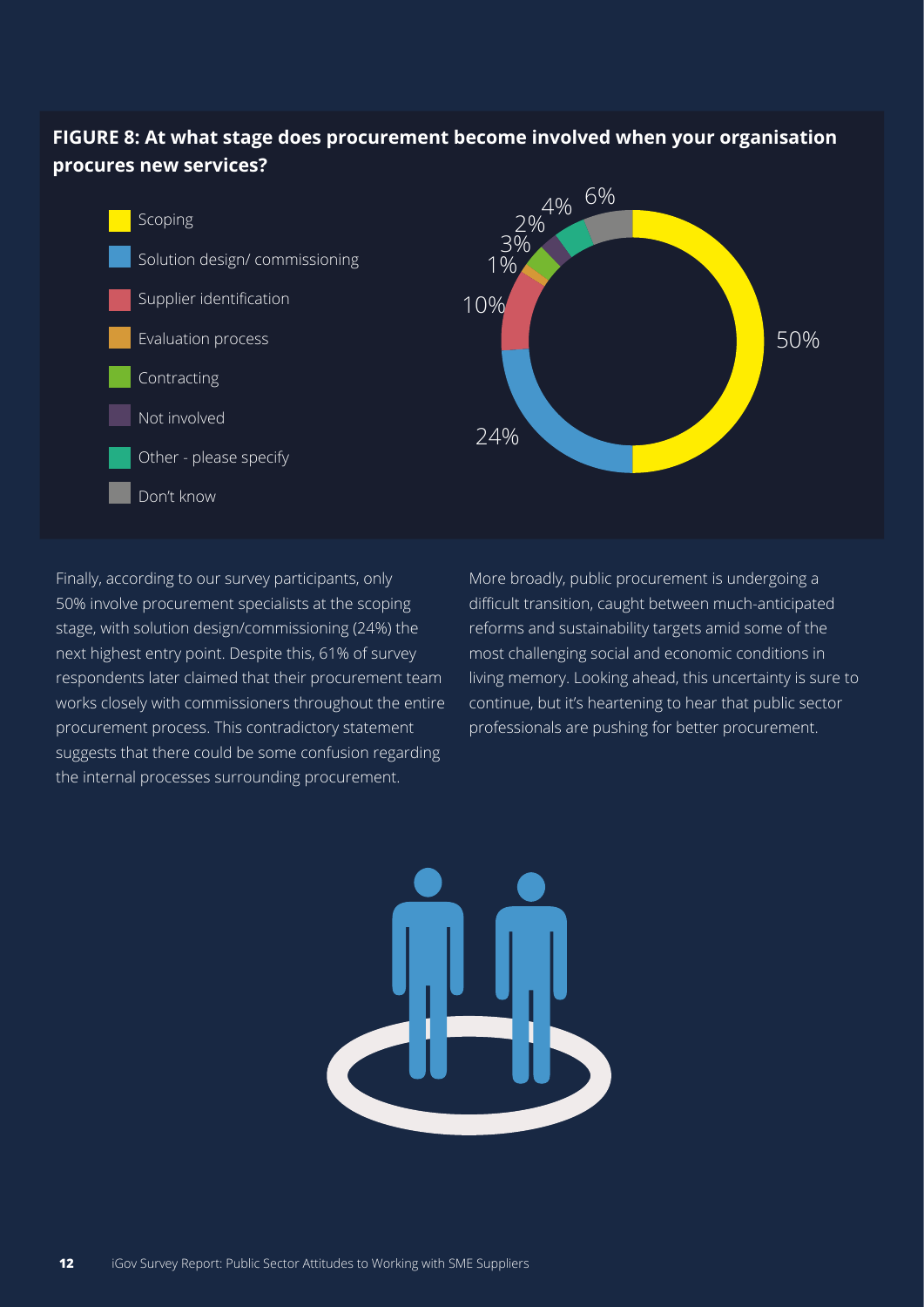#### **Clearer lines of communication between buyers and suppliers are needed**

With awareness a major concern for suppliers and buyers alike, we asked survey participants to identify the most effective channels for advertising new procurement opportunities. In total, 37% said

Government websites (Contracts Finder/Find a Tender, for example) were the most effective route to market, with local council or public websites close behind (24%).

#### **FIGURE 9: In your opinion, which of the following channels is the most effective in terms of advertising new procurement opportunities for your organisation?**



However, only 5% named social media an effective channel, which demonstrates that opportunities for broadcasting contract alerts and public sector notices

are being missed. Perhaps a multi-channel approach to publicising tenders would be more prudent, especially where SME engagement is concerned.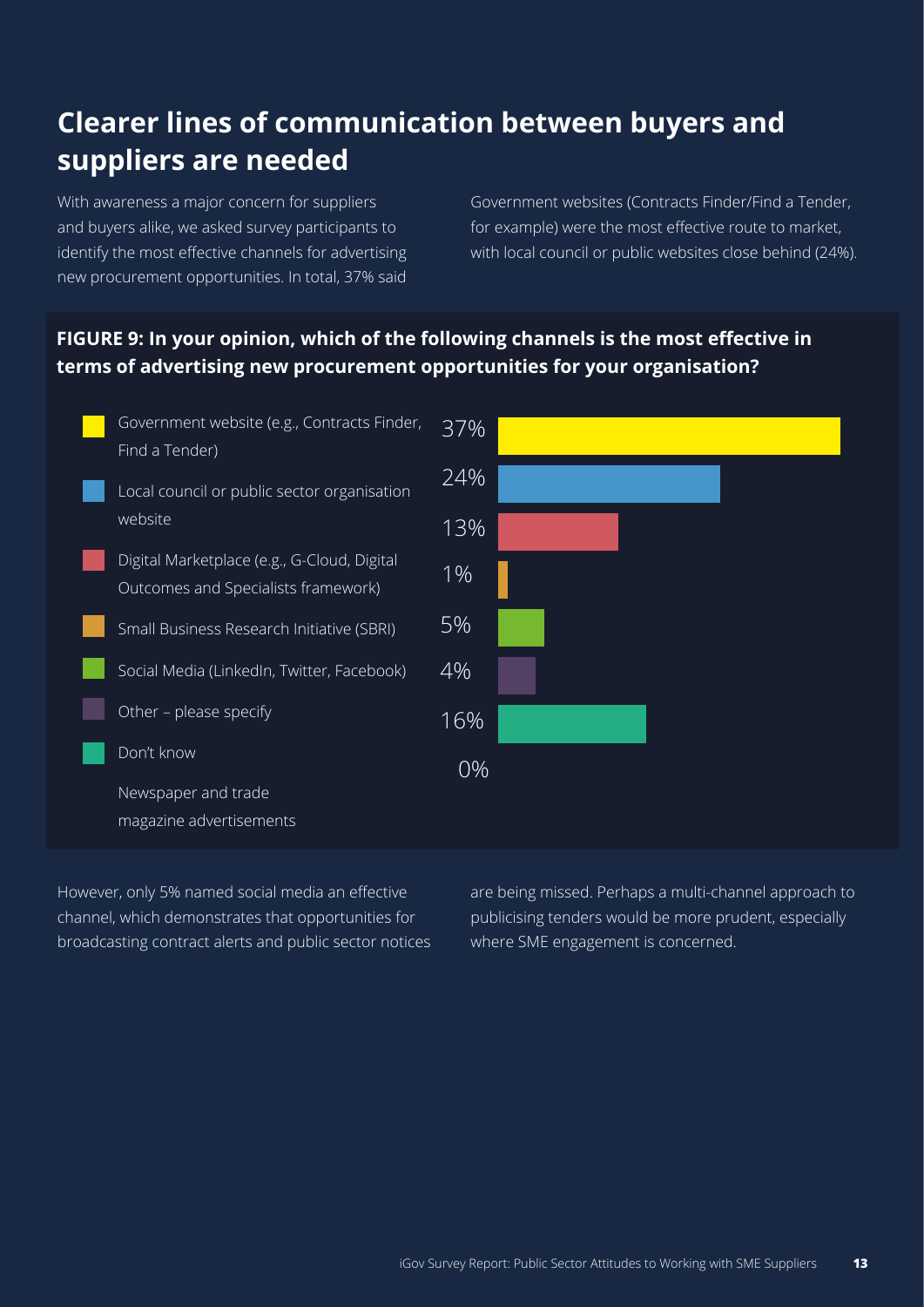#### **FIGURE 10: When thinking about procuring new services, how does your organisation stay up-to-date with the latest solutions and services available?**



Additionally, when asked how their organisation remains up to date with the latest solutions and services, 74% of survey participants cited professional bodies and networks as their main source. In fact, more traditional

Yes

routes such as publications (59%), management briefings (53%) and supplier events (50%) were generally more popular – with LinkedIn (17%) and Facebook (3%) ranking towards the bottom.

No plans to implement at all

Don't know

# 42% 18% 18% 16%





No, but we are looking to implement one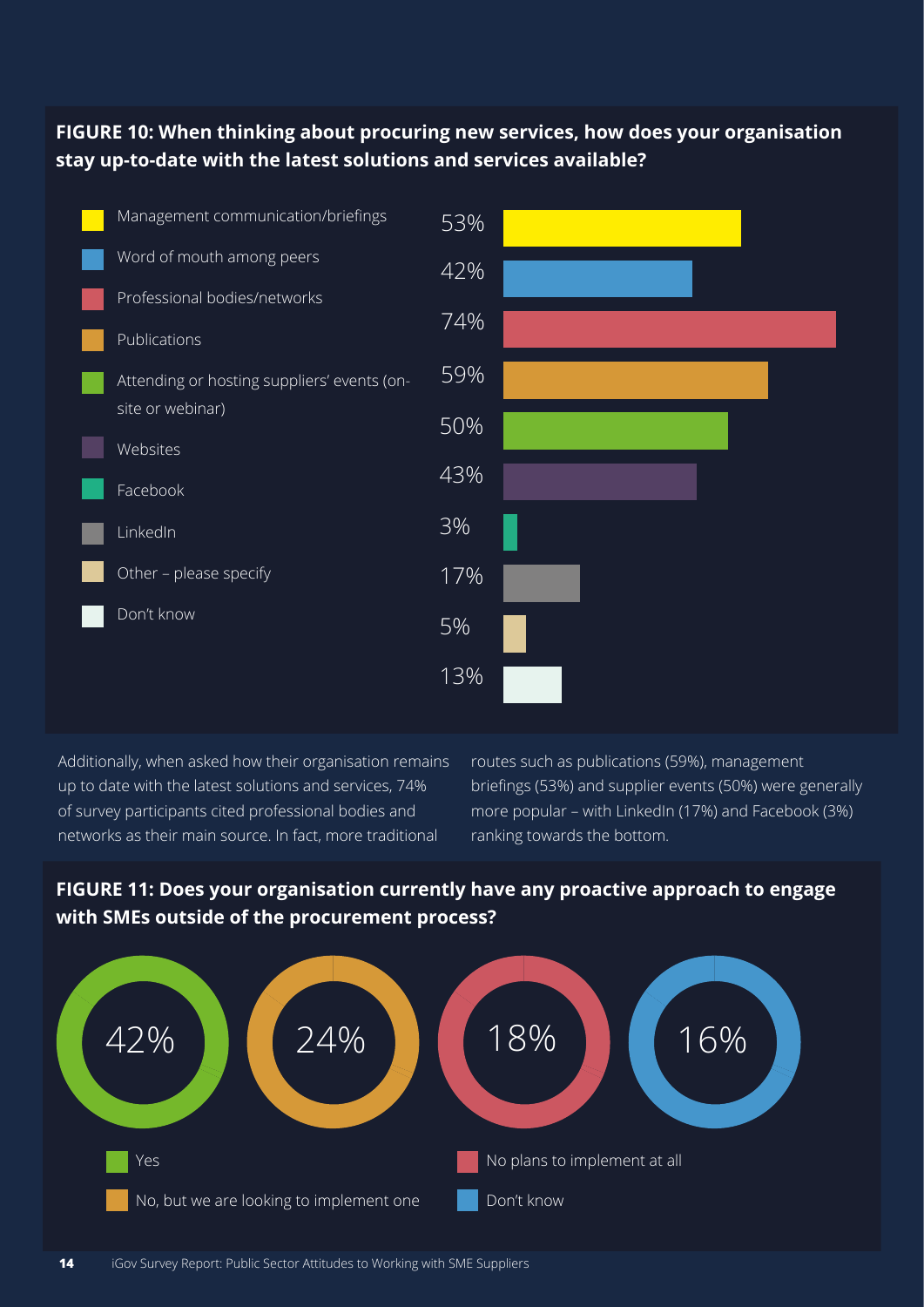In closing, we asked participants if their organisation had a proactive approach to engaging with SMEs outside of the procurement process. Here, opinion was split, with 42% answering yes and a further 42% answering that they didn't currently have an approach in place. For those who answered no, 18% said they had no plans to do so. And given that 16% said they didn't know either way, there are clearly substantial gaps in knowledge around SME engagement more broadly.

This is likely to be a key aspect of the proposed public procurement reforms, and it's highly likely that organisations will have to broaden their methods and engage more widely with suppliers of all sizes to meet the new criteria.

Ultimately, there is a clear disconnect between public sector organisations and SMEs, both prior to, during and after tendering, which can only be hurting the procurement process. This disconnect could potentially be remedied by adopting less conventional methods – social media being an obvious starting point. Whether public sector organisations will incorporate social media into their procurement process remains to be seen, however. For now, the potential of SMEs in government procurement remains not fully realised, but it's clear that the majority of public sector organisations have strong intentions.

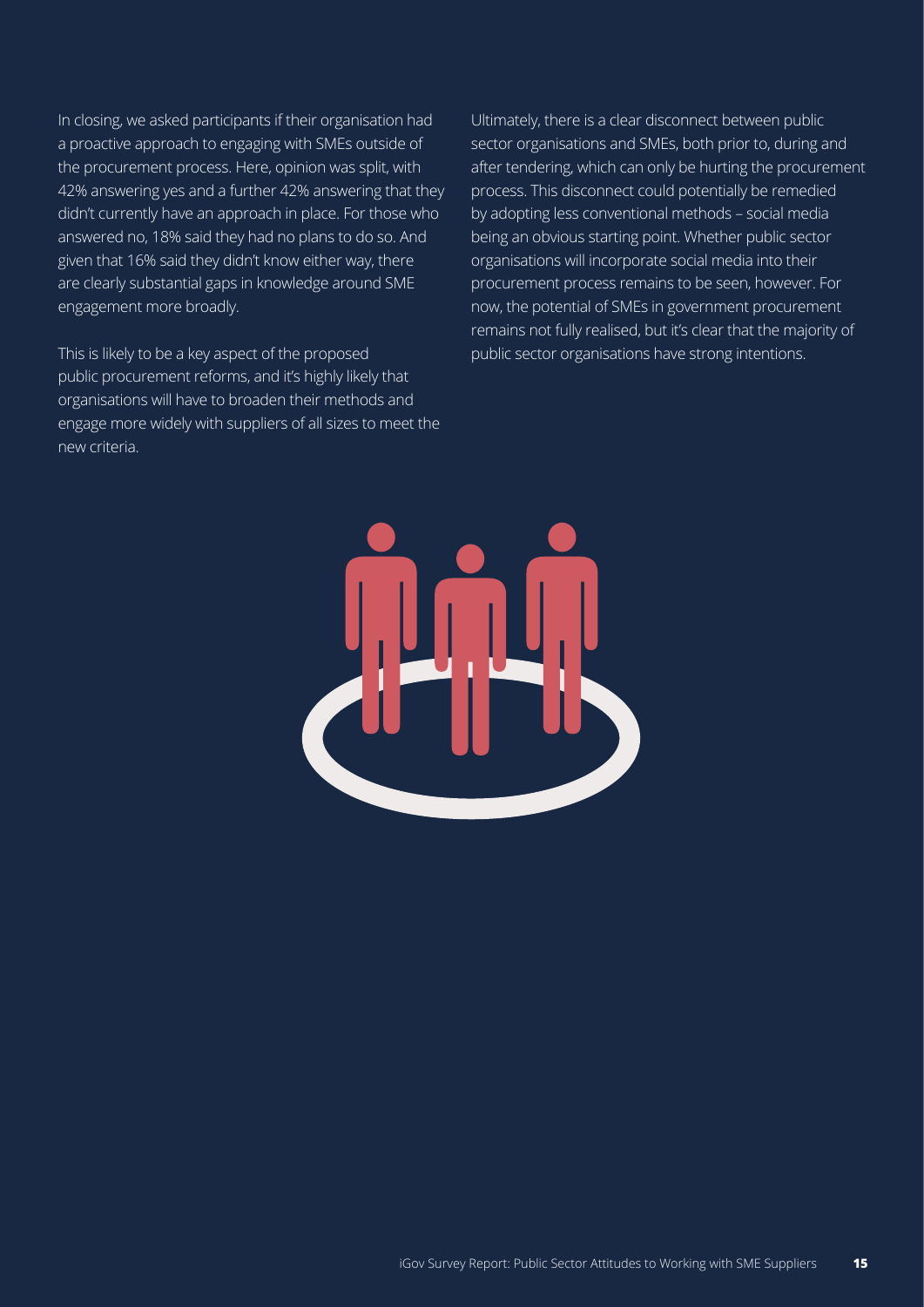## **Conclusion**

#### Simon Hill, Managing Director at YPO



SMEs hold the potential to have a huge role in the provision of services and resources for local government and public sector organisations. Spending money with SMEs not only drives social value

and provides a boost to local economies, but often SMEs are able to operate in a more sustainable and agile manner than their larger counterparts. As we move away from the pandemic and towards a period of recovery, with an added emphasis on achieving net zero targets, the offering of SMEs is well suited to the procurement challenges ahead.

Our report, in partnership with Go4Growth, found that local government and public sector organisations do already recognise the importance of SMEs and the benefits of working with them. 67% of those surveyed said that their organisation already had a strategy in place or was looking to implement a strategy in the near future to embrace working with SMEs. An overwhelming majority (79%) support the Government's pledge to increase spend with SMEs to 33% by 2022. However, the report has also indicated that there are significant numbers of organisations and authorities that haven't yet fully tapped into procuring with SMEs, whether that is due to a lack of information, concern over potential barriers and

scalability, or a lack of proactive implementation.

Going forward, it's evident that there is work to be done should we wish to reach the Government's target and improve spend with SMEs – 42% of local government and public sector organisations do not currently proactively approach SMEs and of those 18% currently have no plans to do so. It is of the utmost importance that we now take active steps to increase the number of conversations between SMEs and procurement teams in the public sector.

Our ongoing partnership with Go4Growth will encourage engagement with SMEs, providing increased support and awareness of public sector contract opportunities. Increasing SME visibility and providing the tools to create a compliant route to market opens a corridor for communication but also assures procurement officers that working with SMEs needn't be more complicated or risky and can be more cost-effective across a range of demands.

We're already underway with increasing the number of SMEs available to the public sector at YPO, and I'm excited to see the outcomes in 2022 and beyond.

There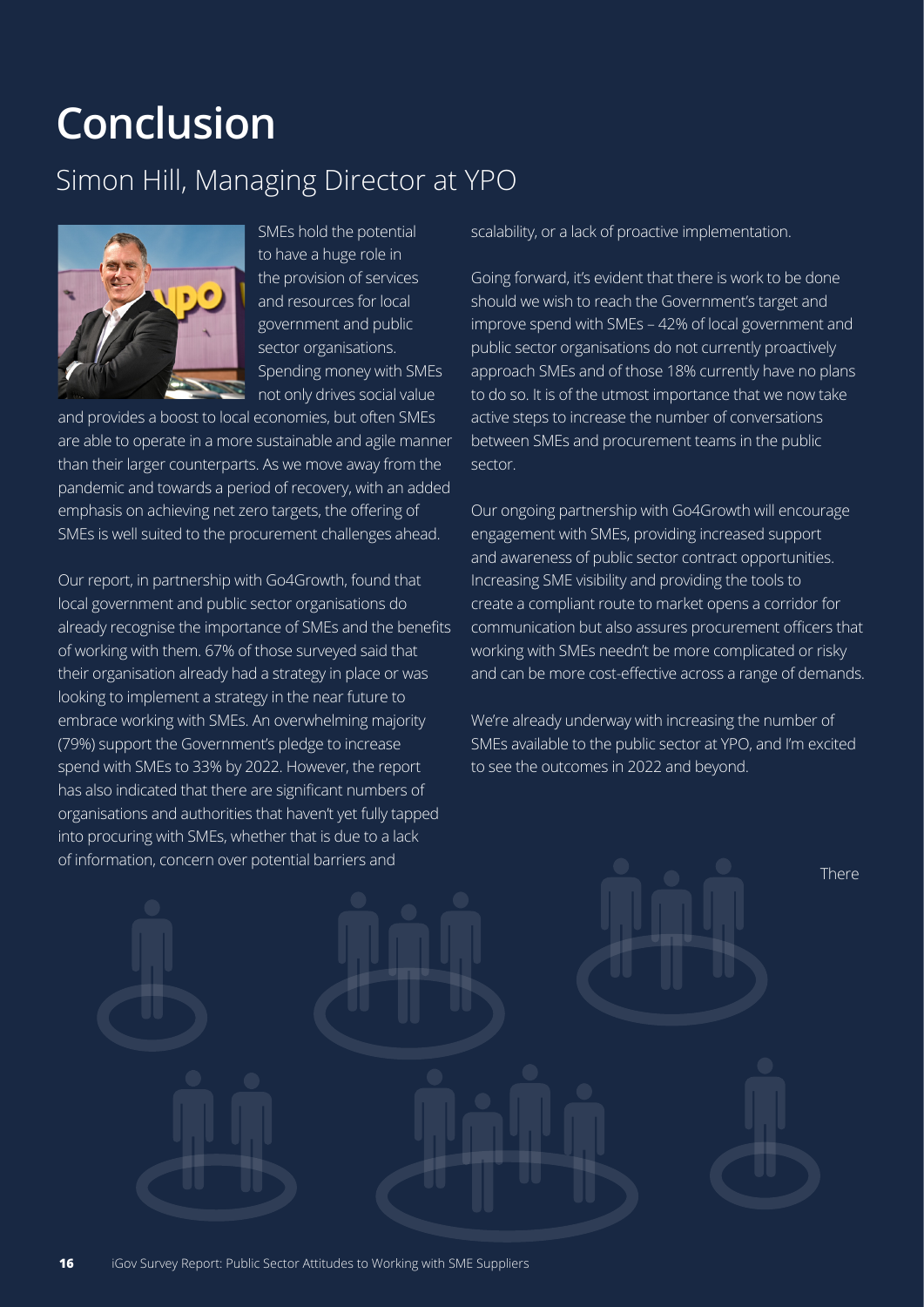

Gillian Askew, Director at Go4Growth

are 5.5 million small businesses in the UK and these small businesses are the engine of our economy. Their diversity and innovation can enable the public sector to have access to modern, agile, and affordable services, ensuring that these

organisations can remain the social and economic glue of our communities across the UK.

It is still true, however, that it can be disproportionately harder for smaller and voluntary organisations to take part in public sector opportunities. As part of our ongoing engagement activity, 70% of smaller businesses tell us they often find it hard to find opportunities in the public sector, with 78% keen to develop their bid skills in order to better take part. The public sector competitive landscape can be a complex environment and 80% of businesses tell us they want to better understand how to demonstrate value to the public sector buyer.

The Government does have ambitions to do more with the commitment to ensuring that SMEs can benefit from Government spend, targeting 33% of spend (either directly or indirectly) to flow through to SMEs by this year, 2022.

The proposed changes to our regulatory environment show a renewed focus on socio-economic procurement that delivers social value for our communities through

procurement. This provides an umbrella under which we can deliver more value through increased engagement with local SMEs and VCSEs.

Amongst the wider public sector, ambitions and activities with SMEs vary and it is acknowledged that it can be challenging for buyers to access the talent within smaller, local providers. Procurement has the power to be the changemaker in helping to encourage increased public sector engagement with SMEs, so it is crucial that we do everything we can to support this agenda.

Our partnership with YPO will be a significant vehicle in helping to raise awareness on how to access SMEs and VCSEs, and how to engage the talent and resources within the local provider market whilst maintaining a compliant route to market for buyers.

The YPO and Go4Growth partnership aims to provide the tools, learning, knowledge, and awareness to help connect buyers with SMEs. Through our programme, we will support the provider market in identifying and overcoming the barriers to entry and growth as well as helping buyers plan market engagement and procurement competitions in an accessible and inclusive way going forward.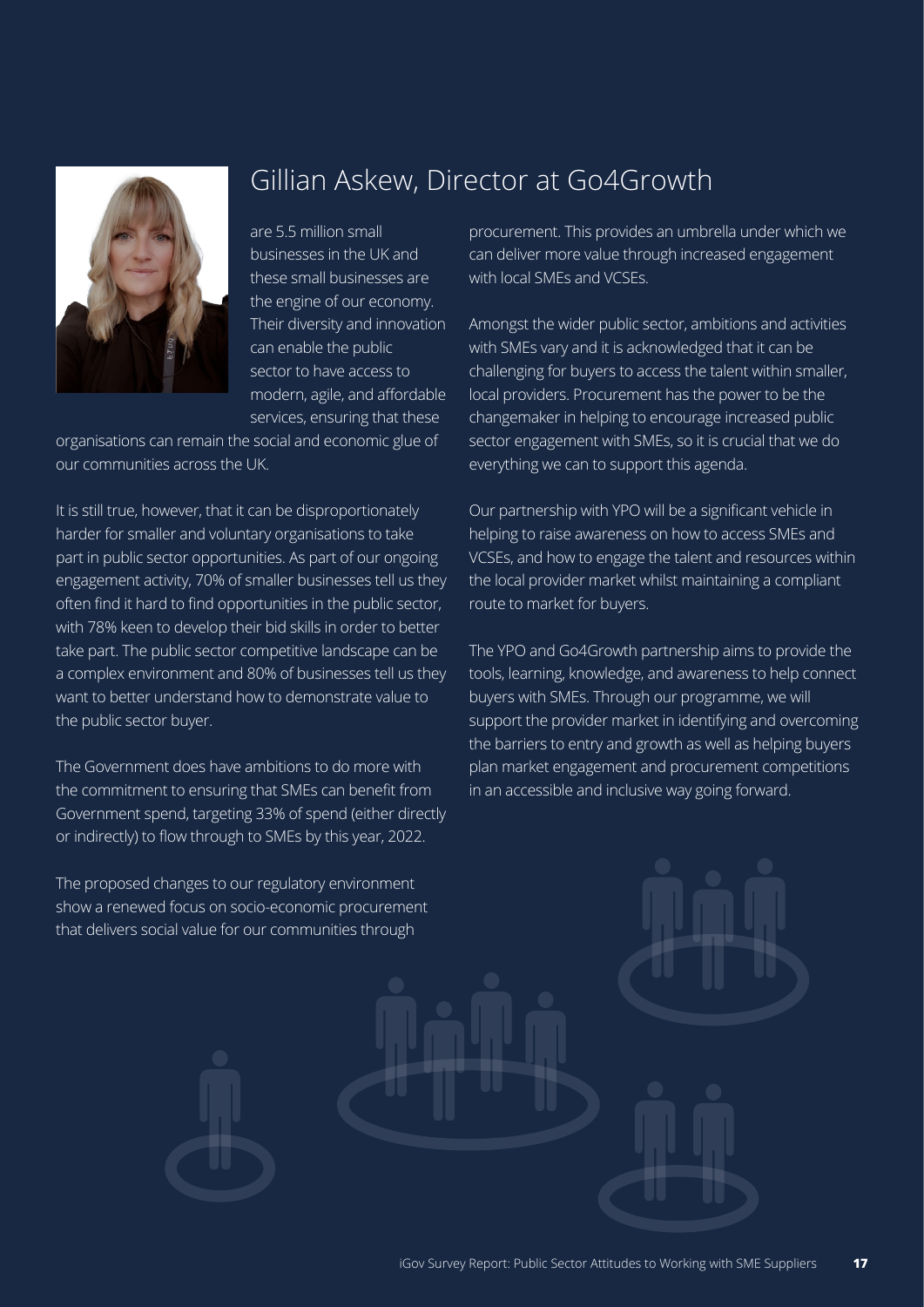# **Appendix 1: Survey Questions**

**Question: In FY2019/20, the total central government spend with small and medium-sized enterprises (SMEs) was 26.7%. Do you believe that the government's pledge to increase its spend with SMEs to 33% by 2022 is achievable?**

| <b>Answer</b>                                                          | Percent |
|------------------------------------------------------------------------|---------|
| Yes                                                                    | 35%     |
| I believe the target is achievable, but not within the given timeframe | 44%     |
| <b>No</b>                                                              | 7%      |
| Don't know                                                             | 14%     |

**Question: With regards to the pledge to secure more government spend with SMEs, which of the following statements best represents your organisation?**

| Answer                                                                                                                                    | Percent |
|-------------------------------------------------------------------------------------------------------------------------------------------|---------|
| Our organisation is actively supporting the pledge and fully embraces all<br>opportunities to work with SMEs                              | 40%     |
| Whilst we support the pledge, we recognise there are certain barriers preventing<br>our organisation from fully embracing work with SMEs  | 24%     |
| Our organisation is mindful of the pledge to work with SMEs but we are not<br>consistent in our approach organisation-wide                | 15%     |
| We are unaware of the pledge but would benefit from a better understanding of<br>the role we can play in supporting and working with SMEs | 7%      |
| The pledge doesn't apply to our organisation                                                                                              | 4%      |
| Other - please specify                                                                                                                    | 5%      |
| Don't know                                                                                                                                | 5%      |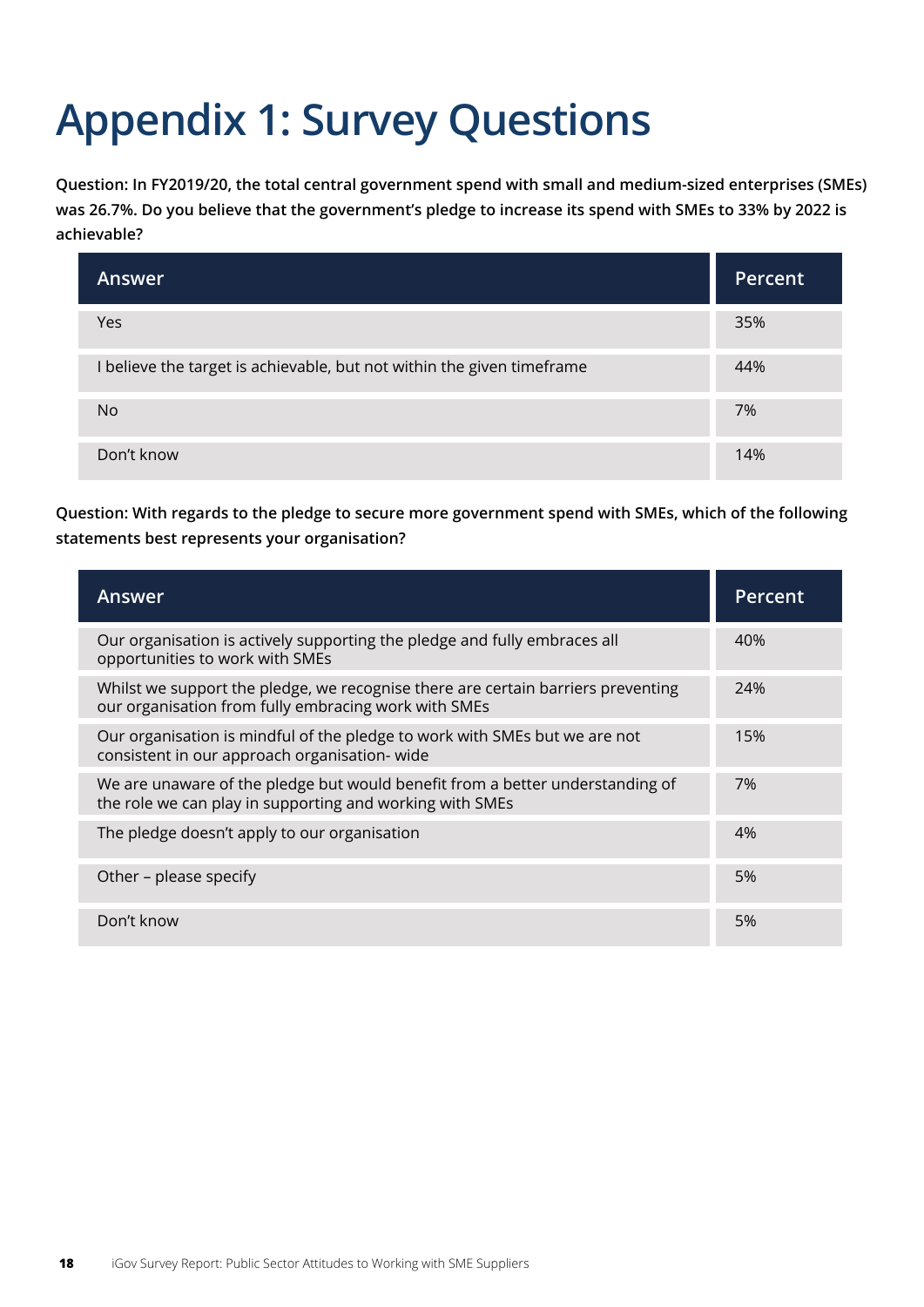**Question: The UK government definition of SMEs encompasses micro (less than 10 employees and an annual turnover under £1.7 million), small (less than 50 employees and an annual turnover under £8.6 million) and medium-sized (less than 250 employees and an annual turnover under £43 million) businesses. Do you believe that your organisation is using the same definition to establish which suppliers are SMEs?**

| Answer                                               | Percent |
|------------------------------------------------------|---------|
| Yes, we use the same definition to establish SMEs    | 70%     |
| No, we have a different definition to establish SMEs | 3%      |
| No, we do not have a definition to establish SMEs    | 13%     |
| Don't know                                           | 14%     |

**Question: Out of your overall procurement spend, approximately what percentage of SMEs do you believe your organisation is currently spending with?**

| <b>Answer</b>                              | Percent |
|--------------------------------------------|---------|
| 1 to 10%                                   | 8%      |
| 11 to 25%                                  | 20%     |
| 26 to 50%                                  | 18%     |
| 51 to 75%                                  | 13%     |
| 76 to 100%                                 | 11%     |
| We are not working with any SMEs currently | 0%      |
| Don't know                                 | 30%     |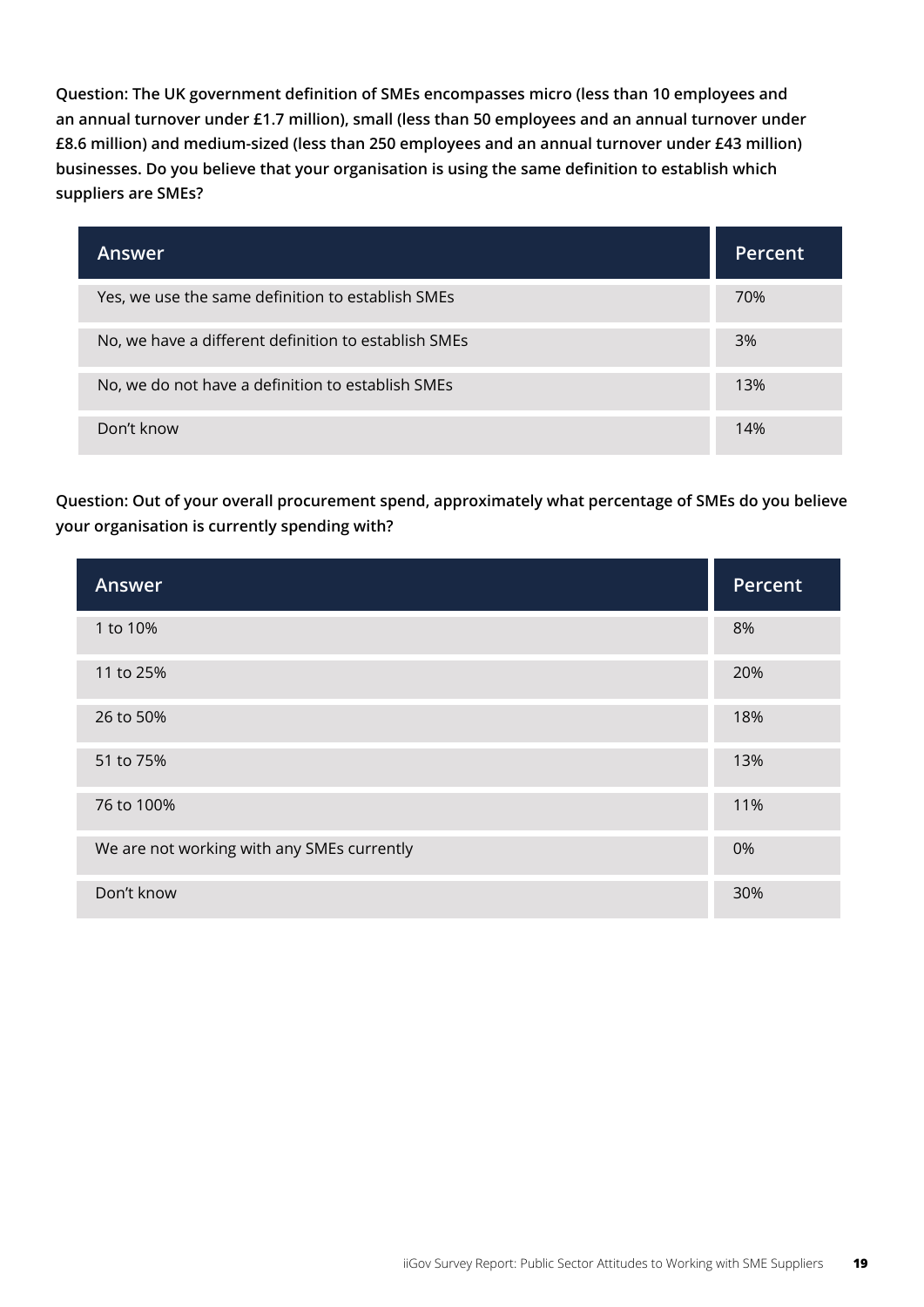**Question: Does your organisation currently have a strategy in place to embrace working with SMEs? If not, do you plan to develop/ implement one?**

| Answer                                                                            | Percent |
|-----------------------------------------------------------------------------------|---------|
| Yes, we have a strategy in place                                                  | 42%     |
| No, we don't currently have a strategy but we are looking at putting one in place | 25%     |
| No, we don't have a strategy and are not looking to implement one                 | 15%     |
| Don't know                                                                        | 18%     |

#### **Question: Do you plan to introduce a strategy in:**

| Answer                 | Percent |
|------------------------|---------|
| The next six months    | 14%     |
| The next twelve months | 45%     |
| Post twelve months     | 14%     |
| Other - please specify | 10%     |
| Don't know             | 17%     |

**Question: Of the following list, what do you believe to be the greatest opportunities or benefits of working with SMEs? Please tick all that apply.**

| <b>Answer</b>                                           | Percent |
|---------------------------------------------------------|---------|
| The economic impact of supporting SMEs                  | 87%     |
| Ability to tailor individual services                   | 63%     |
| Faster decision making                                  | 42%     |
| Better flexibility and adaptability                     | 66%     |
| <b>Better communication</b>                             | 40%     |
| Higher level of expertise in their area                 | 44%     |
| Fairer competition/ equal opportunity amongst suppliers | 50%     |
| Working towards the government pledge                   | 29%     |
| Other - please specify                                  | 4%      |
| Don't know                                              | 4%      |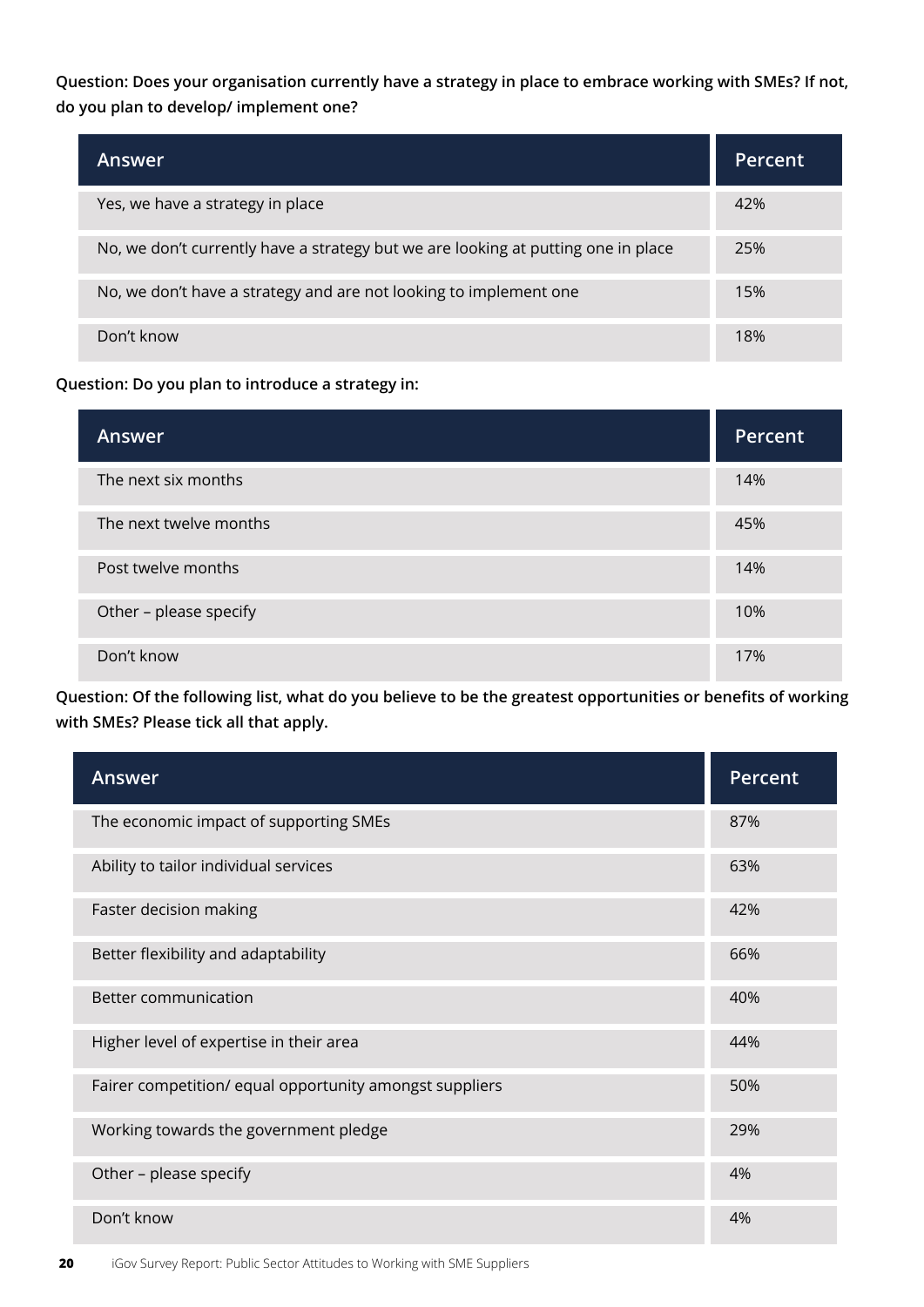**Question: In your opinion, is your organisation experiencing any barriers from working with SMEs? Please tick all that apply.**

| <b>Answer</b>                                                | Percent |
|--------------------------------------------------------------|---------|
| Concerns around reliability                                  | 16%     |
| Ability to scale service delivery appropriately              | 42%     |
| Risk management/ lack of confidence                          | 32%     |
| Preference to work with previous suppliers/ providers        | 28%     |
| Preference to work with well-known and established suppliers | 31%     |
| Challenging for our organisation to engage with SMEs         | 8%      |
| SMEs bid/ competition capability                             | 64%     |
| Lack of buy-in within our organisation                       | 11%     |
| Other - please specify                                       | 16%     |
| Don't know                                                   | 9%      |

**Question: What do you believe are the main drivers for pursuing to work with more SMEs across your organisation? Please tick all that apply.**

| Answer                                                    | Percent |
|-----------------------------------------------------------|---------|
| Buy-in from senior management                             | 35%     |
| The need to support local economy recovery                | 83%     |
| Increasing productivity and efficiency                    | 26%     |
| Reducing costs                                            | 33%     |
| Creating diverse supply bases                             | 55%     |
| Inspiring competition                                     | 38%     |
| Driving innovation                                        | 45%     |
| Being open and accessible as a public sector organisation | 62%     |
| Working towards the government pledge                     | 17%     |
| Other - please specify                                    | 2%      |
| Don't know                                                | 5%      |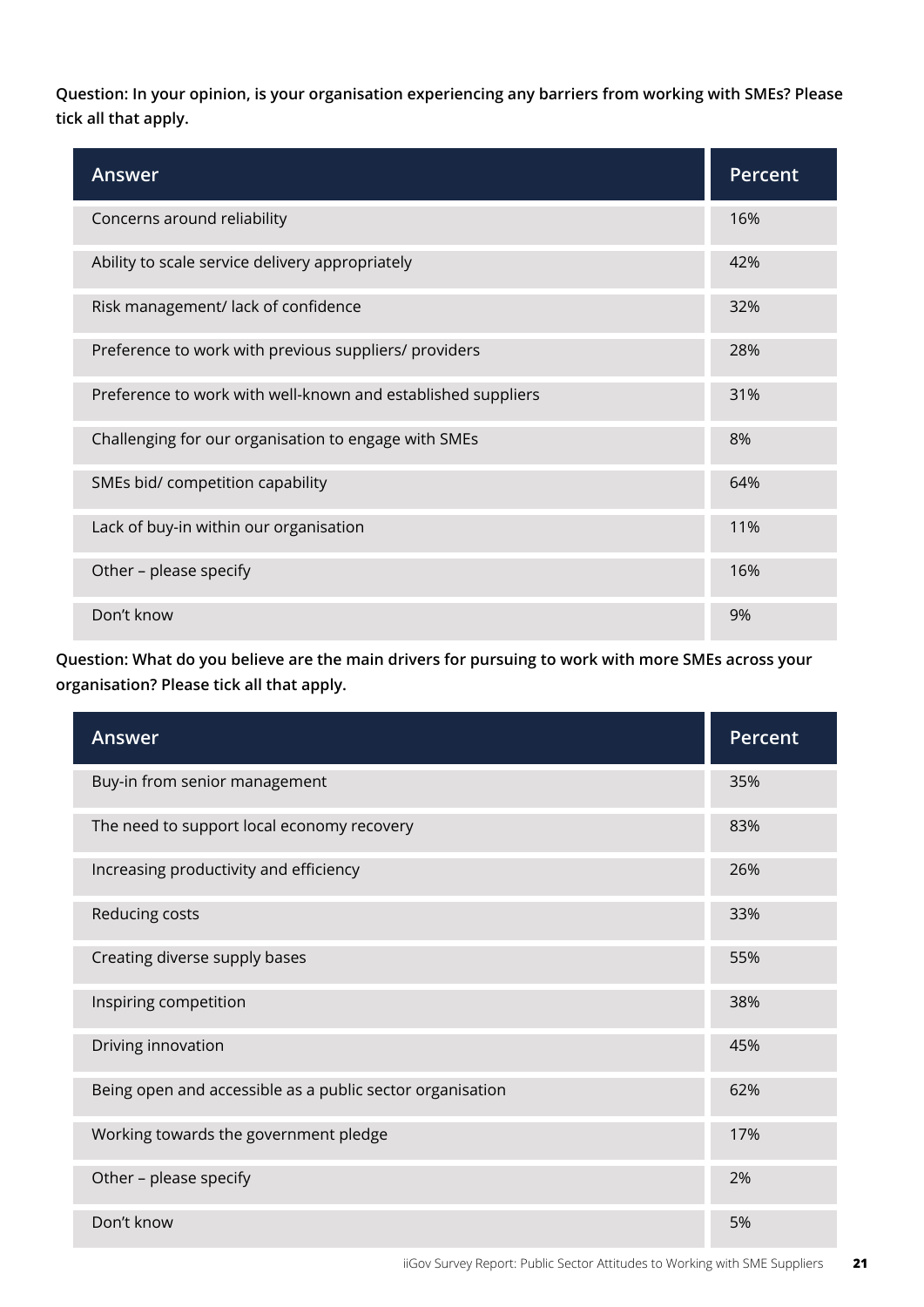**Question: Which of the following external factors do you believe will have the greatest impact on your organisation's procurement strategy over the next twelve months? Please tick all that apply.**

| Answer                                                  | Percent |
|---------------------------------------------------------|---------|
| New procurement regulation issued by Central Government | 63%     |
| Impact of the Pandemic                                  | 58%     |
| Economic uncertainty due to post-Brexit                 | 56%     |
| UK political landscape                                  | 27%     |
| Global political landscape                              | 13%     |
| The potential of new trade deals                        | 8%      |
| Millennials/ Generation Z entering the workforce        | 7%      |
| Sustainability and green agenda                         | 71%     |
| Other - please specify                                  | 6%      |
| Don't know                                              | 5%      |

**Question: In your opinion, which of the following best represents your organisation's current procurement approach?**

| <b>Answer</b>                                                                                                                 | Percent |
|-------------------------------------------------------------------------------------------------------------------------------|---------|
| We have a designated procurement services team responsible for developing our<br>strategy and promoting good practice         | 66%     |
| We have a procurement team, but it is difficult to gain a complete view or<br>consistent involvement in all related decisions | 20%     |
| We have decentralised or ad hoc procurement processes with no singular<br>governance or policy                                | 7%      |
| Other – please specify                                                                                                        | 2%      |
| Don't know                                                                                                                    | 5%      |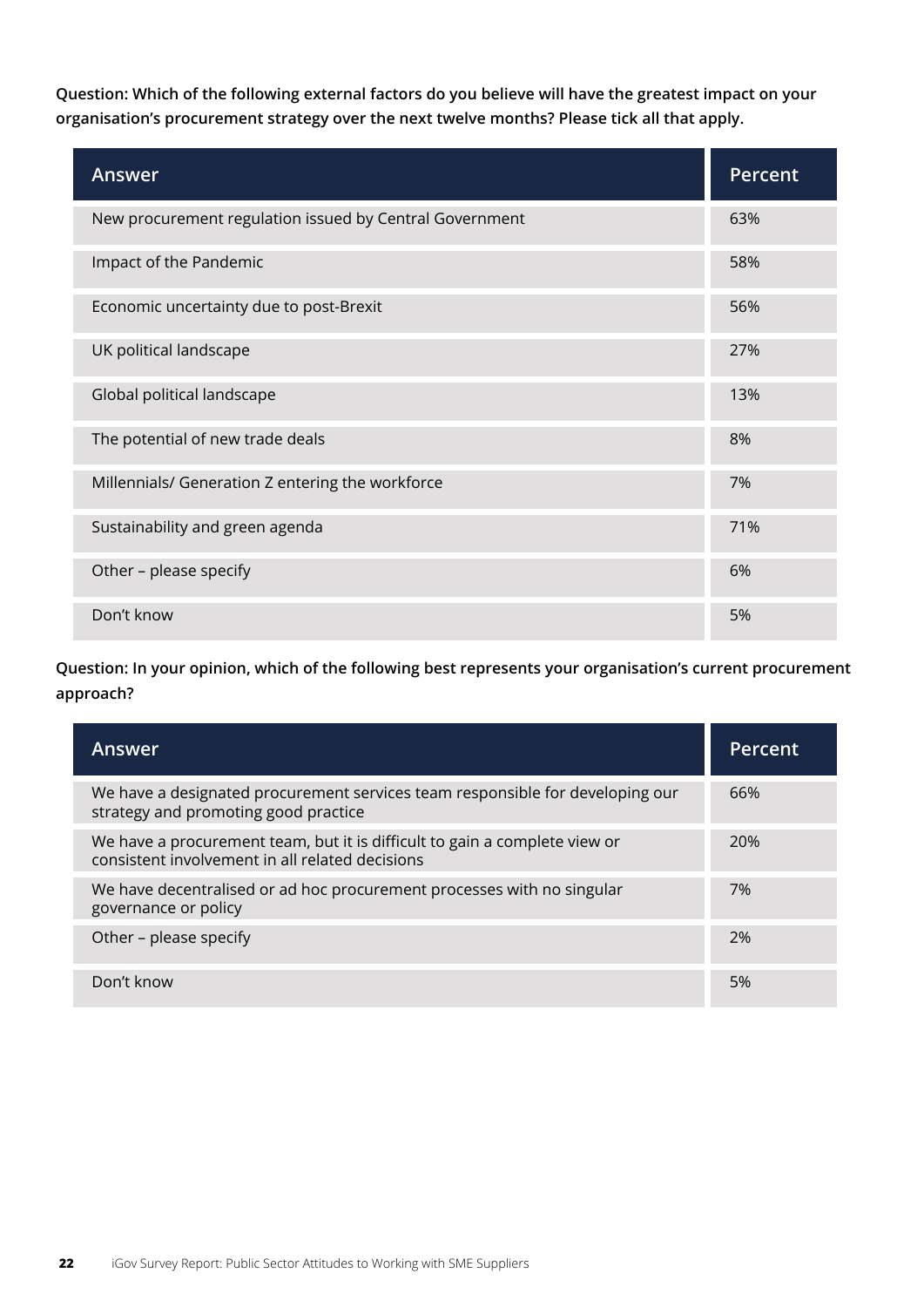#### **Question: At what stage does procurement become involved when your organisation procures new services?**

| Answer                         | Percent |
|--------------------------------|---------|
| Scoping                        | 50%     |
| Solution design/ commissioning | 24%     |
| Supplier identification        | 10%     |
| <b>Evaluation process</b>      | 1%      |
| Contracting                    | 3%      |
| Not involved                   | 2%      |
| Other - please specify         | 4%      |
| Don't know                     | 6%      |

**Question: Which of the following statements best describes how procurement works with commissioners in your organisation?**

| <b>Answer</b>                                                                                                        | Percent |
|----------------------------------------------------------------------------------------------------------------------|---------|
| Procurement works closely with commissioners throughout the entire<br>procurement process                            | 61%     |
| Procurement and commissioners work separately and are responsible for<br>different stages in the procurement process | 16%     |
| We do not separate procurement and commissioning, they are the same in our<br>organisation                           | 13%     |
| Others - please specify                                                                                              | 4%      |
| Don't know                                                                                                           | 6%      |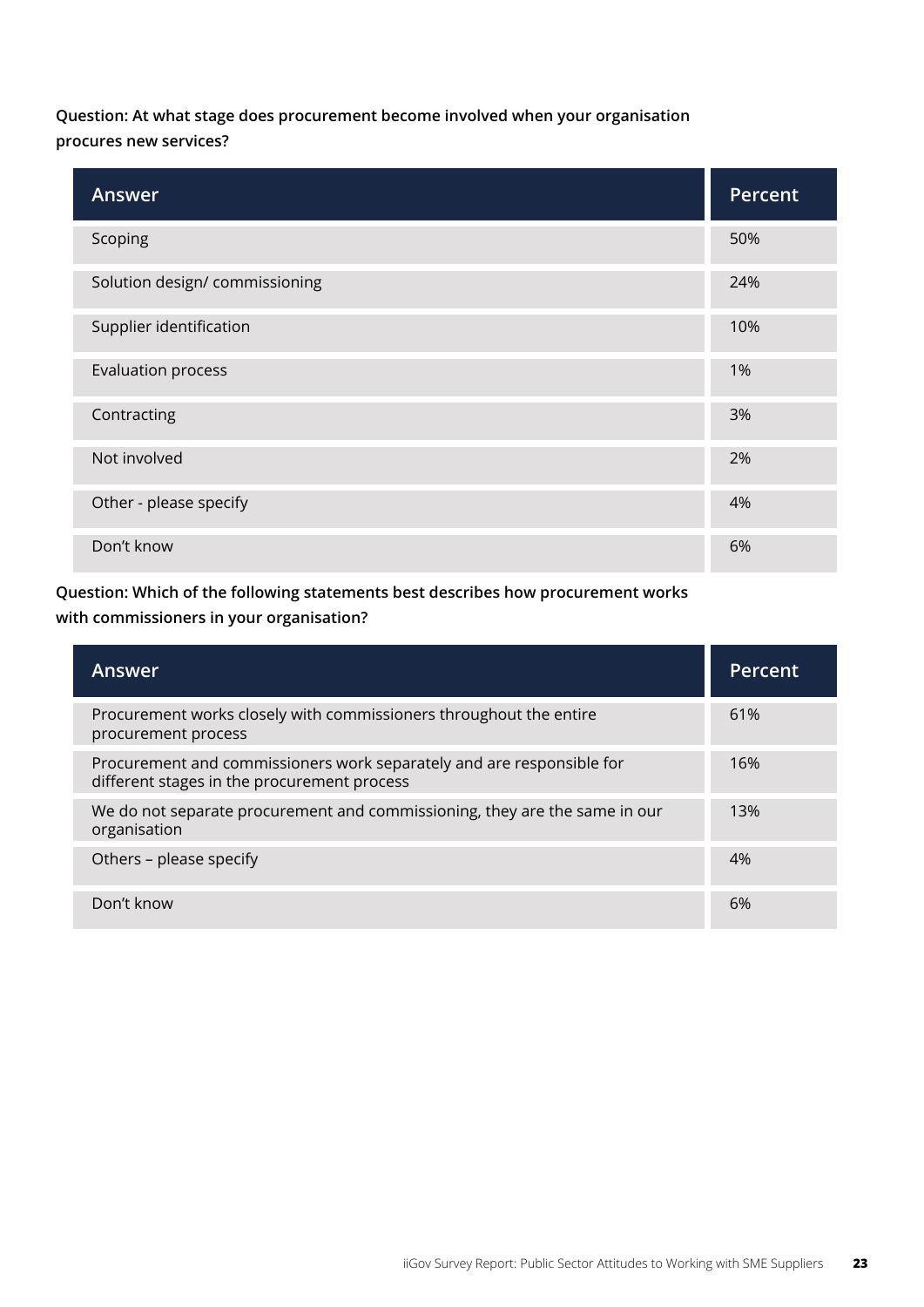**Question: When thinking about procuring new services, how does your organisation stay up-to-date with the latest solutions and services available? Please tick all that apply.**

| Answer                                                      | Percent |
|-------------------------------------------------------------|---------|
| Management communication/ briefings                         | 53%     |
| Word of mouth among peers                                   | 42%     |
| Professional bodies/ networks                               | 74%     |
| Publications                                                | 59%     |
| Attending or hosting suppliers' events (on-site or webinar) | 50%     |
| Websites                                                    | 43%     |
| Facebook                                                    | 3%      |
| LinkedIn                                                    | 17%     |
| Other - please specify                                      | 5%      |
| Don't know                                                  | 13%     |

**Question: In your opinion, which of the following channels is the most effective in terms of advertising new procurement opportunities for your organisation?**

| <b>Answer</b>                                                                   | Percent |
|---------------------------------------------------------------------------------|---------|
| Government website (e.g., Contracts Finder, Find a Tender)                      | 37%     |
| Local council or public sector organisation website                             | 24%     |
| Digital Marketplace (e.g., G-Cloud, Digital Outcomes and Specialists framework) | 13%     |
| Small Business Research Initiative (SBRI)                                       | 1%      |
| Newspaper and trade magazine advertisements                                     | 0%      |
| Social Media (LinkedIn, Twitter, Facebook)                                      | 5%      |
| Other - please specify                                                          | 4%      |
| Don't know                                                                      | 16%     |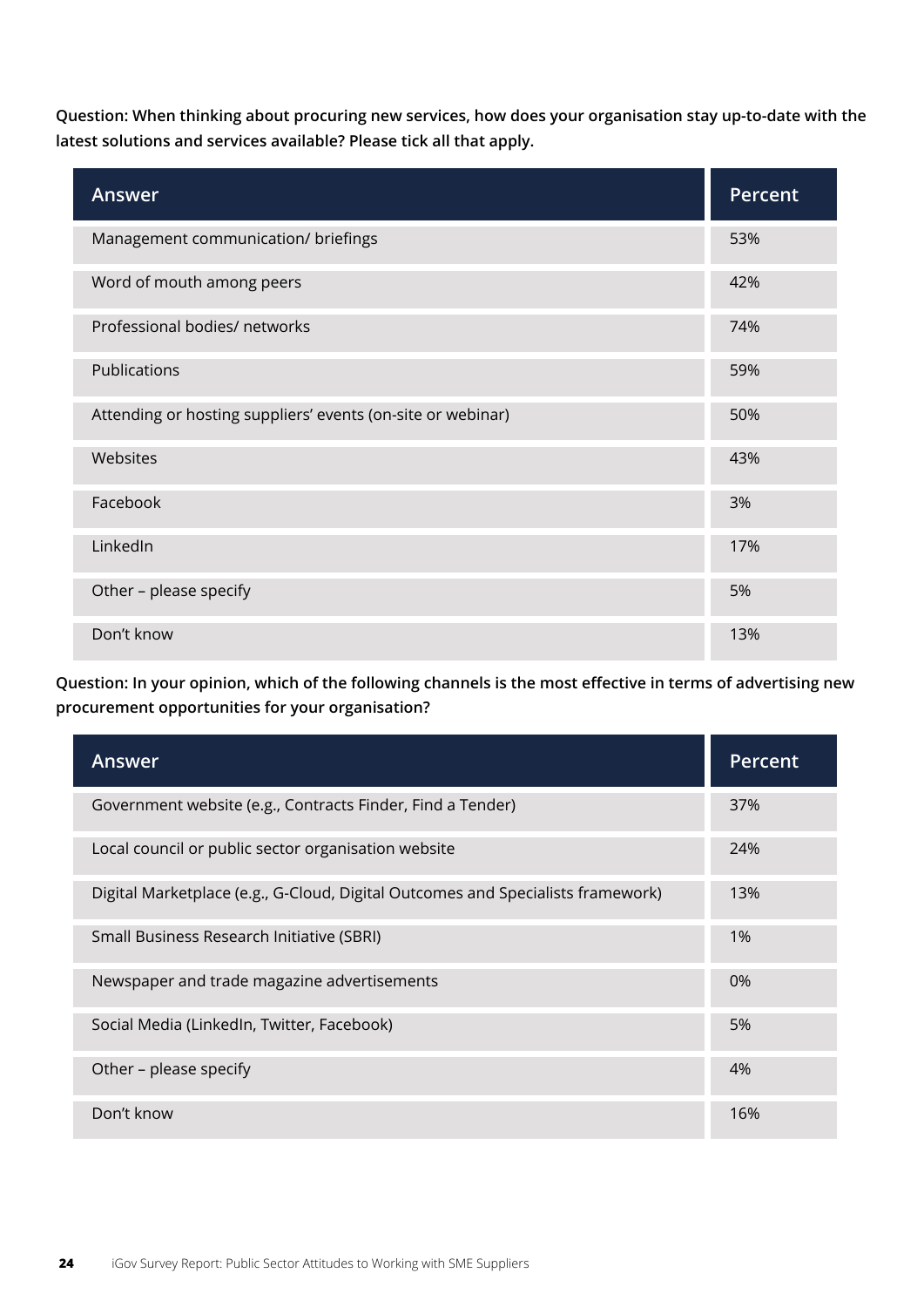**Question: Does your organisation currently have any proactive approach to engage with SMEs outside of the procurement process?**

| Answer                                  | Percent |
|-----------------------------------------|---------|
| Yes                                     | 42%     |
| No, but we are looking to implement one | 24%     |
| No plans to implement at all            | 18%     |
| Don't know                              | 16%     |

**Question: Which of the following regions does your organisation locate?**

| Answer                   | Percent |
|--------------------------|---------|
| North East               | 3%      |
| North West               | 10%     |
| Yorkshire and The Humber | 4%      |
| <b>East Midlands</b>     | 10%     |
| <b>West Midlands</b>     | 12%     |
| East                     | 6%      |
| London                   | 10%     |
| South East               | 13%     |
| South West               | 9%      |
| Wales                    | 5%      |
| Scotland                 | 9%      |
| Northern Ireland         | 4%      |
| Other - please specify   | 5%      |
| Don't know               | 0%      |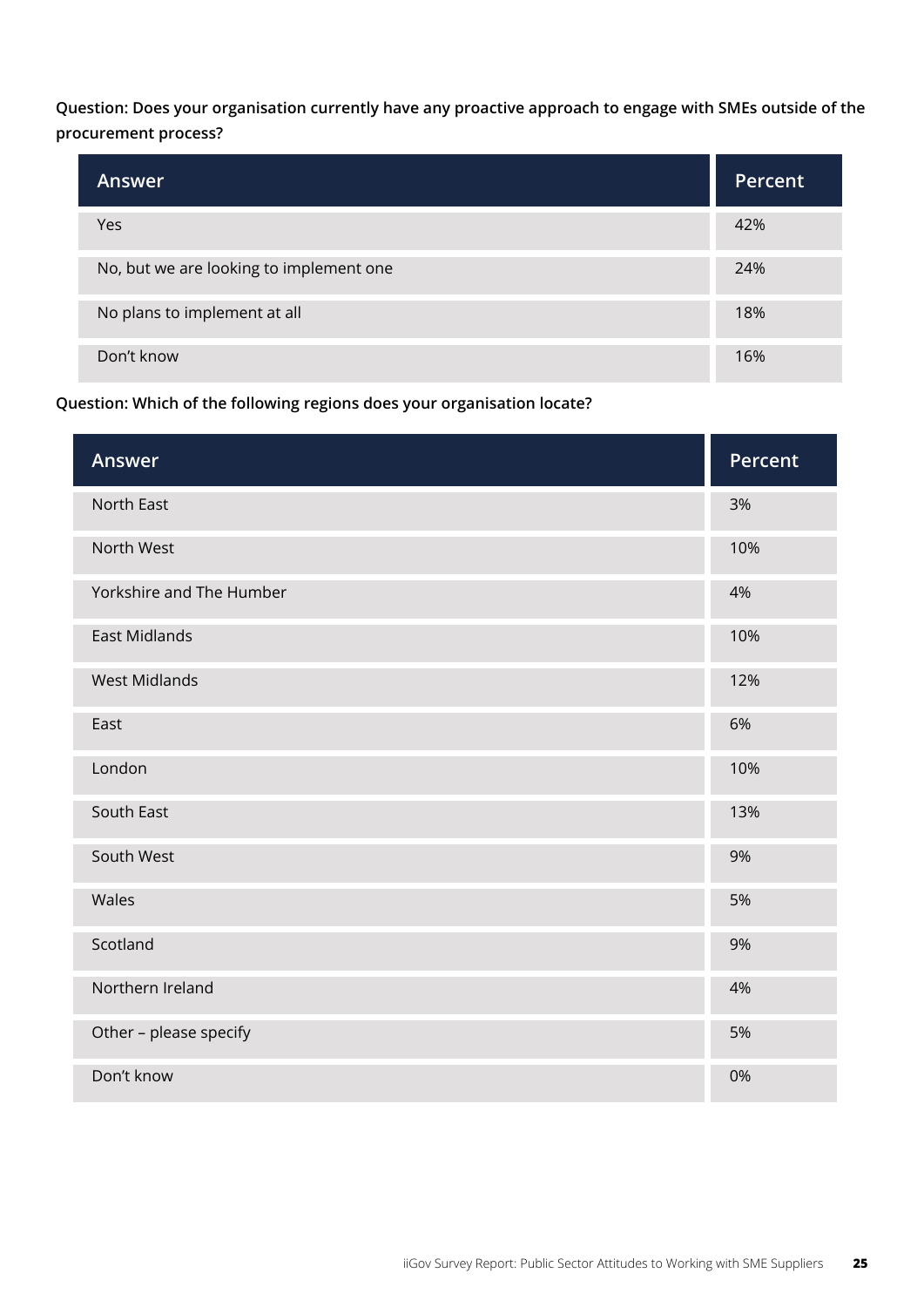## **Appendix 2: Participating Organisations**

Ability Housing Association All Saints Catholic Collegiate APUC Ltd Argyll and Bute Council Ashfield District Council Aspire Housing Barnsley Metropolitan Borough Council Bedford Borough Council Belfast City Council Birmingham City Council Bishop Grosseteste University Blackpool Council Bolsover District Council Borough Council of King's Lynn and West Norfolk Bournemouth, Christchurch and Poole Council Braintree District Council Brentwood Borough Council British Council Bury Council Cambridge City Council Camden Council Care Inspectorate Ceredigion County Council Cherwell District Council Chesterfield Borough Council Churches Conservation Trust CITB - Construction Skills Citizens Advice Clackmannanshire Council Companies House Coventry City Council Craven District Council Cumbria County Council Cunninghame Housing Association David Ross Education Trust Defence Equipment and Support Department for Business, Energy & Industrial Strategy Department of Finance Derbyshire Dales District Council Douglas Borough Council Driver and Vehicle Standards Agency Dudley Metropolitan Borough Council East Riding of Yorkshire Council East Suffolk Council

East Sussex County Council Eastbourne Borough Council Enfield Council Essex County Council Fenland District Council Fife Council Financial Services Compensation Scheme Folkestone & Hythe District Council Gateshead Council GFirst LEP Great Places Housing Group Heart Academies Trust Hertsmere Borough Council Homes England Housing & Care 21 Hull City Council Kent Catholic Schools' Partnership Kirklees Council Lambeth & Southwark Housing Associations Leicester & Leicestershire LEP Lichfield District Council Lincolnshire County Council Linstone Housing Association Lisburn and Castlereagh City Council London Borough of Barking and Dagenham London Borough of Croydon London Borough of Haringey London Borough of Hounslow London Universities Purchasing Consortium Manchester Metropolitan University Maritime and Coastguard Agency Merthyr Valleys Homes Milnbank Housing Association Milton Keynes Council Ministry of Defence Ministry of Housing, Communities and Local Government Ministry of Justice Moray Council Newcastle University Newry, Mourne and Down District Council North Eastern Universities Purchasing Consortium Nottinghamshire County Council

Nuneaton and Bedworth Borough **Council** Oxfordshire LEP (OxLEP) PA Housing Peaks and Plains Housing Trust Planning Inspectorate Plymouth City Council Prosper UK Rotherham Metropolitan Borough Council Rugby Borough Council Runnymede Borough Council Scottish Borders Council Scottish Enterprise Somerset County Council South Ayrshire Council South Lakeland District Council South Oxfordshire District Council South Ribble Borough Council Southern Universities Purchasing Consortium Staffordshire County Council Staffordshire University Star Procurement Stroud District Council Surrey County Council Swindon Borough Council Telford and Wrekin Council Tendring District Council The British Museum The Royal College of Surgeons of Edinburgh Thurrock Council Trent and Dove Housing University of Hull University of Surrey University of the West of England Warwick District Council Wealden District Council Welsh Local Government Association West Lothian Council Wigan Council Wiltshire Council Wirral Council Wrexham Glyndŵr University